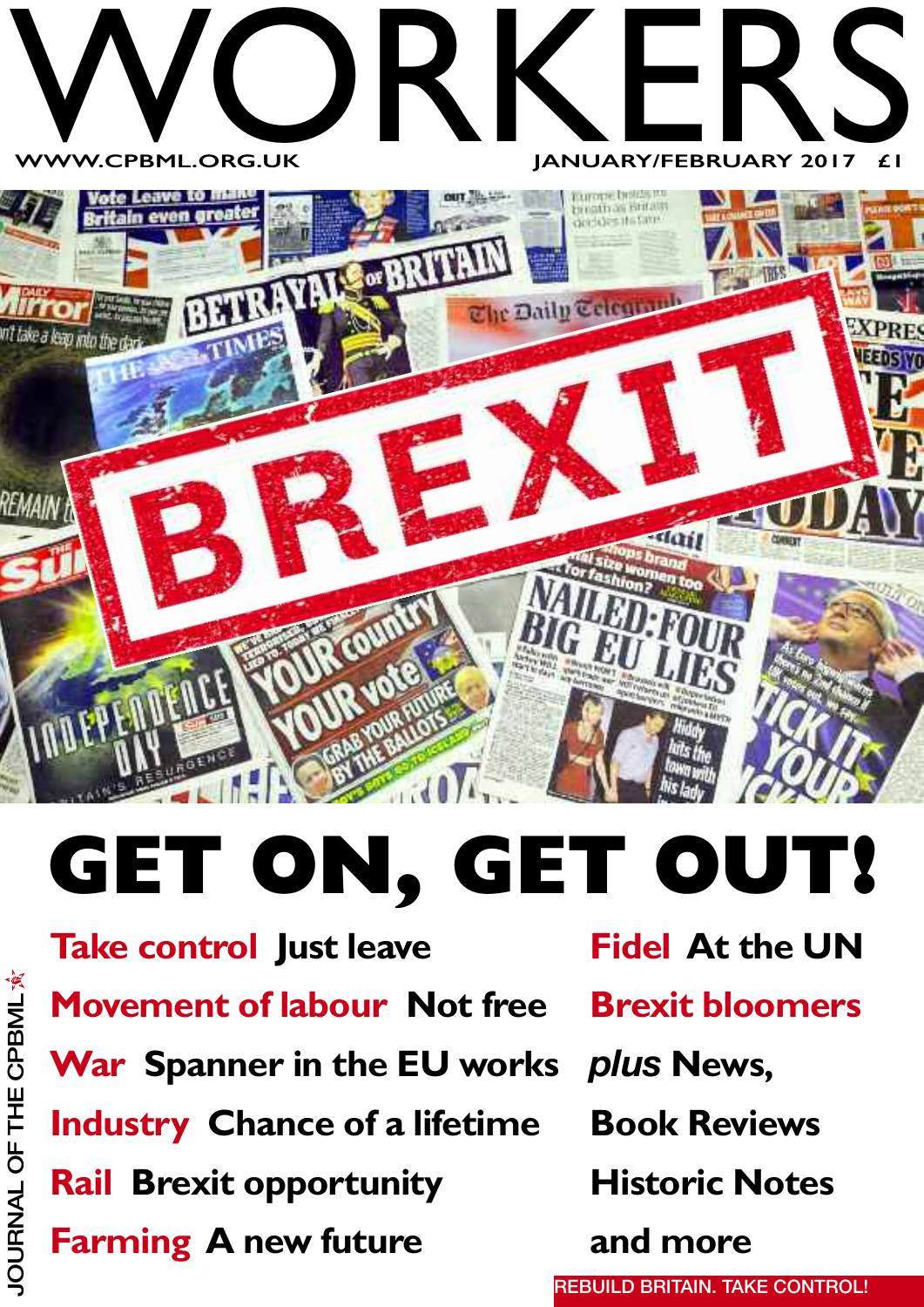# WORKERS **"**

# Take control

**LAST YEAR the people of Britain stood up. We voted to end our membership of the EU, to make our own decisions without the EU telling us what to do. We said no to a European political union, to an ever more centralised and undemocratic state.**

**The shockwave of Brexit echoed around the world, and the ripples are still spreading. We showed the way, proving that it is indeed possible to roll back the attack on nation states, stop the juggernaut of finance capitalism.**

**By saying no to the EU in the referendum, we ripped a giant hole in the EU's credibility. Like the boy who said that the emperor had no clothes, we have exposed the EU as the enemy of the people that it is. Now former Remainers are falling over themselves to say they were wrong – from historian Niall Ferguson to former Conservative chairman Grant Shapps.**

**Conservation organisations are lining up to press the opportunities of Brexit to safeguard our natural heritage. Even Brexit's opponents in academia have been silenced (somewhat) by the government's massive boost to R&D funding (see News, p3).**

**The contagion spread. In December Italians voted by a massive majority to dismiss the plans of europhile prime minister Matteo Renzi, a man who had not even been elected to parliament and was inserted into office on the instructions of the EU. It capped a bad year for Brussels, and with any luck this year should be even worse. The EU "project" is on the rocks – excellent news for the peoples of Europe.**

**As this issue of** *Workers* **goes to press, Brexit is still, of course, unfinished business. Who knows what the Supreme Court will decide? It ought to rule in the government's favour. After all, Britain joined the EU (or the EEC as it was then known) in 1972 without an act of parliament. Why require one to leave it?**

**In June 2015 Philip Hammond, then foreign secretary, moved the second reading of the referendum bill saying, as Hansard records, "…we should all be able to agree on the simple principle that the decision about our membership should be taken by the British people, not by Whitehall bureaucrats, certainly not by Brussels Eurocrats; not even by Government Ministers or parliamentarians in this Chamber. The decision must be for the common sense of the British people."**

**The question was asked, and in such clear terms that surely even judges can understand it: "Should the United Kingdom remain a member of the European Union or leave the European Union?" And the decision was made.**

**We didn't vote for a "hard" Brexit or a "soft" Brexit, or any shades of comfort in between. We voted to leave. Full stop. Now all who have the interests of the people at heart must unite to ensure that decision is respected and implemented.**

**We can leave without anyone's permission, and we can leave now. The sooner the government acts to start the process of leaving, the better.**

**Stop paying, stop obeying. Take control. ■**



WORKERS is published by the Communist Party of Britain (Marxist-Leninist)

78 Seymour Avenue, London N17 9EB. www.cpbml.org.uk  $\blacksquare$ @cpbml ISSN 0266-8580 Issue 198, January/February 2017



# **Contents – January/February 2017**



**News**<br>
Budget signals Brexit shift, p3; Marching for libraries, p4; Rattling<br> **Digest**<br> **Digest**<br> **Digest**<br> **Digest**<br> **O3** Budget signals Brexit shift, p3; Marching for libraries, p4; Rattling sabres – but rustily, p5; Brexit bloomers, p6; Fidel Castro, 1926–2016, p6

**Features** The movement of labour is not "free", p7; A spanner in the works of the EU war<br>machine, p10: Remake industry!, p13: Worked to the bone, p15: Agriculture and The movement of labour is not "free", p7; A spanner in the works of the EU war machine, p10; Remake industry!, p13; Worked to the bone, p15; Agriculture and fisheries can look to the future, p16; Another Brexit opportunity – the railways, p18

**End<br>Notes** 

Book Review: Uncovering secrecy, p21; Historic Notes: Fidel Castro at the UN, 1960, p22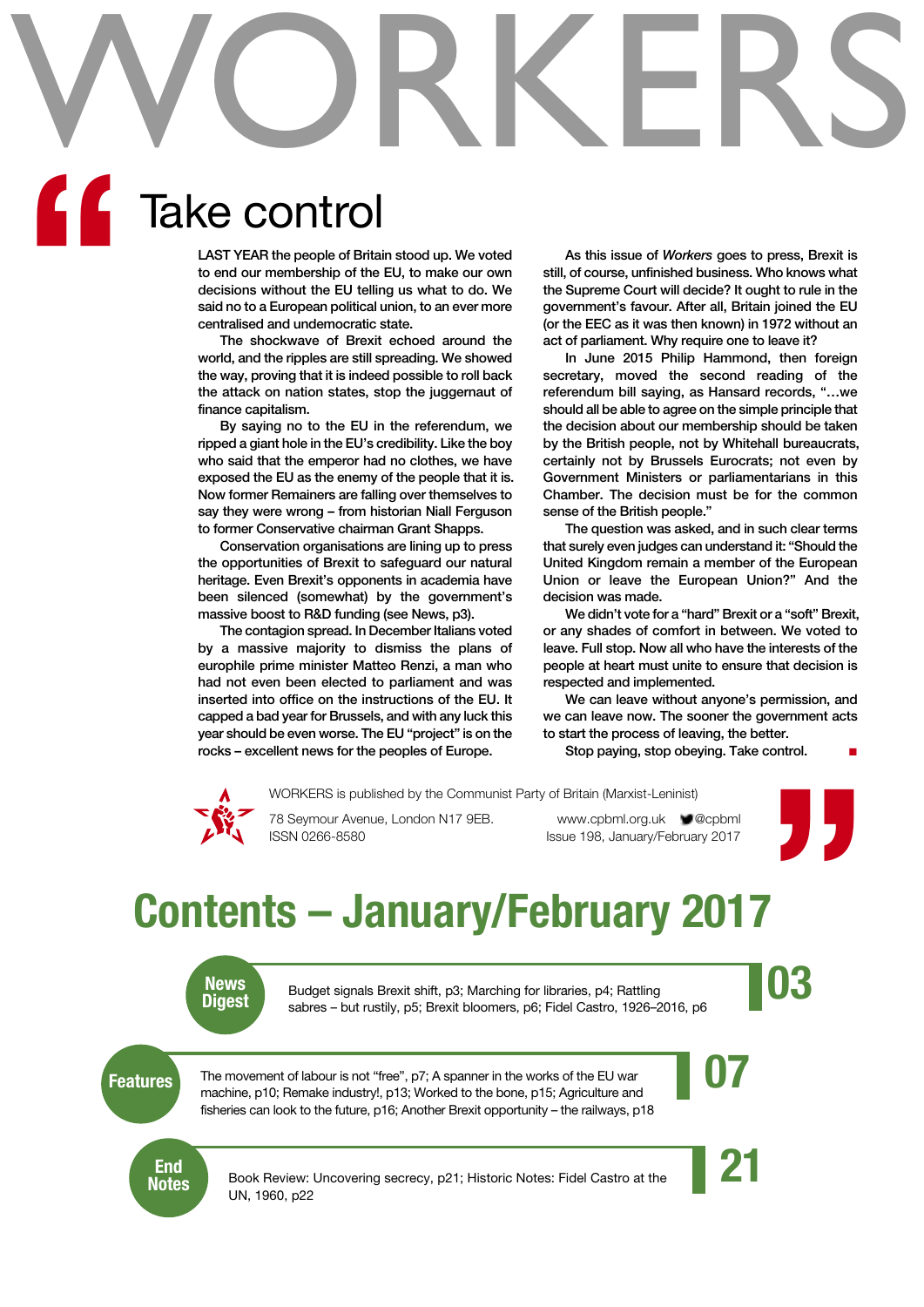

| <b>BUDGET</b>       | <b>Brexit shift</b>            |
|---------------------|--------------------------------|
| <b>FIRES</b>        | Huge rise in deaths            |
| <b>CONSERVATION</b> | <b>Natural Brexit</b>          |
| <b>LIBRARIES</b>    | London march                   |
| <b>ECONOMY</b>      | <b>Forecasts revised</b>       |
| <b>DEFENCE</b>      | Rattling rusty sabres          |
| <b>CUBA</b>         | <b>Fidel Castro, 1926-2016</b> |
| <b>FANCY THAT</b>   | <b>Brexit bloomers</b>         |
| <b>ON THE WEB</b>   | More news online               |
| <b>WHAT'S ON</b>    | Coming soon                    |

# **FIRES Budget signals Brexit shift**



Last year's Brexit decision is starting to influence Britain's economic direction. The biggest shift is away from Cameron and Osborne's rigid fiscal controls, paving the way to borrow for investment.

Chancellor Philip Hammond, in his first Autumn Statement on 23 November, ended his predecessor's fixation on eliminating the budget deficit by 2020. He made a commitment to high-value investment with the aim of improving Britain's productivity.

Such developments are essential for a high-wage, high-skill economy.

In particular the government will set up a new national productivity investment fund with £23 billion to spend on innovation and infrastructure over the next five years. Research and development expenditure in Britain has fallen sharply since the 1980s, a major factor in declining productivity levels. As around 40 per cent of R&D spending here is by overseas companies, benefits can often end up elsewhere.

The government's stated aim is to build on Britain's strengths in science and technology innovation, and to ensure the next generation of discoveries are made, developed and produced in Britain. It announced additional R&D investment, rising to an extra £2 billion a year by 2020-21. That's more than enough to make up any shortfall from lack of access to EU research funding.

Significant additional funding will be allocated to transport networks and vehicles of the future. An additional £1.1 billion of investment is earmarked for English local transport networks, £220 million to address traffic pinch points on strategic roads, £450 million to trial digital signalling on our railways and £390 million to further develop low emission vehicles.

There is a welcome pledge to develop all parts of Britain, not just the south-east. Now this stance must be realised with practical projects. Ideas should be generated from a wide basis. For example, there is an interesting proposal to for a direct rail link between Cambridge and Oxford to stimulate science-based industry along that corridor.

There are also plans to "drive up the performance of our regional cities". As with all aspects of the government plans these need scrutiny to ensure they benefit the British people and not only businesses. And there's still much to defend and fight for in the health service and education. These sectors saw no extra funding from Hammond. **■**

**If you have news from your industry, trade or profession we want to hear from you. Call us on 020 8801 9543 or email workers@cpbml.org.uk**

# Huge rise in deaths

THE LATEST figures from the Department for Communities and Local Government show that 294 people died in fires in England during 2015. That's an increase of 21 per cent over the 242 deaths recorded in 2014, and the largest increase since figures were published in 2001-02.

Several factors contributed to that rise – but the amount of poor housing with increased occupancy at a time of reduction in the fire services is a lethal combination. **■**

# Natural Brexit **CONSERVATION**

WILDLIFE AND conservation charities are realising the opportunities created by leaving the EU.

*Natural World,* the magazine of wildlife trusts across Britain, declared its post-Brexit vision in a recent editorial, stating that the 23 June vote "will change the basis of our farming, fisheries and wildlife protection fundamentally". "Change you resisted can be liberating and energising", it said, if the trusts work hard to influence what happens next. They are already meeting civil servants, select committees and ministers.

In December a letter to *The Times* from 13 of Britain's leading environmental organisations including the RSPB, Greenpeace, Friends of the Earth, and WWF-UK, with a combined membership of 7.9 million, announced their coming together into "Greener UK".

Some of the signatories actively campaigned against Leave, but now say in the letter that Brexit could offer "important opportunities to …reverse the decline in the UK's natural environment".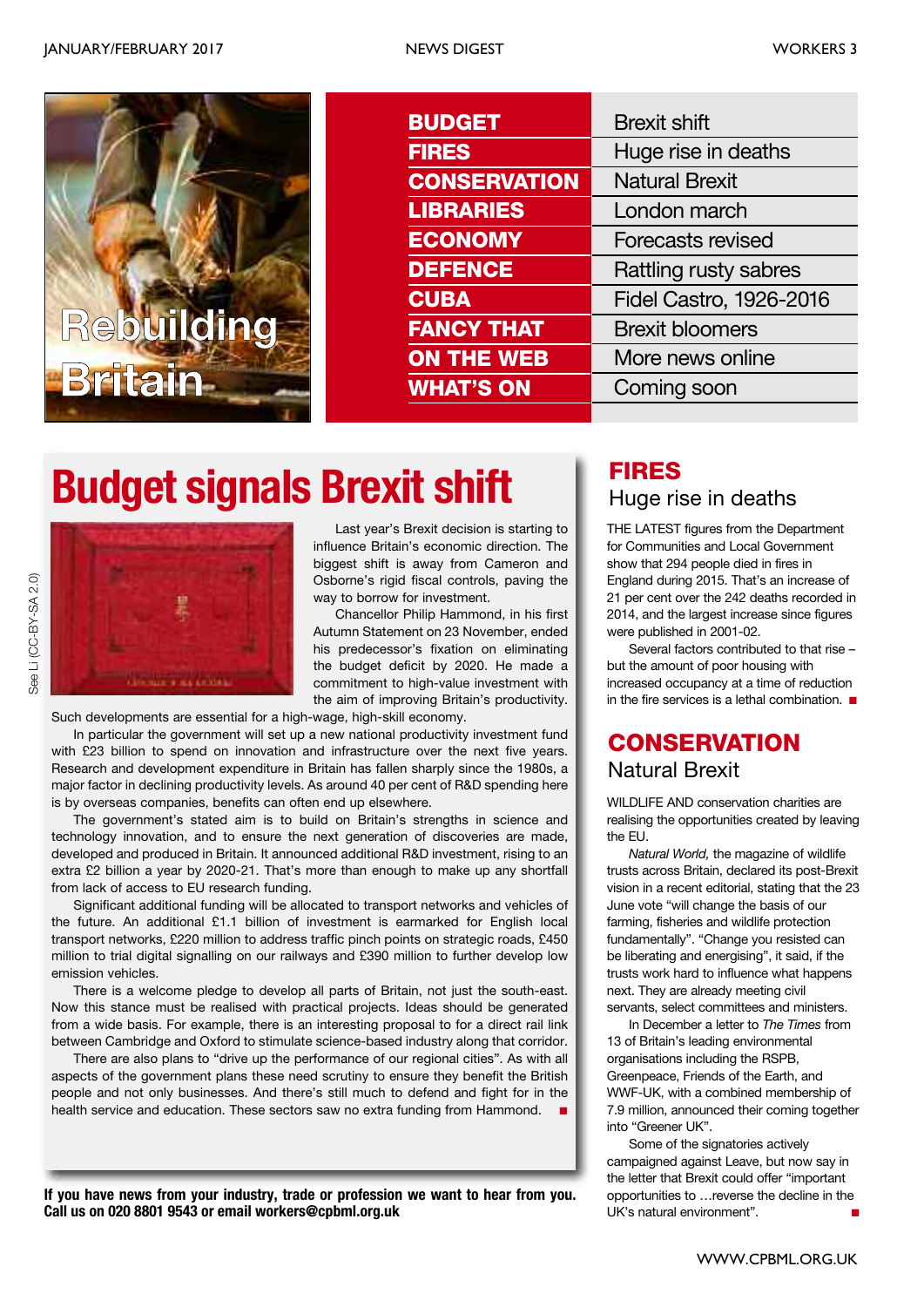#### 4 WORKERS



# **ON THE WEB**

A selection of additional news at cpbml.org.uk…

#### **Crown post offices strike for survival**

Members of the Communication Workers Union in Crown post offices across the country have been on strike against further "managed decline" of British postal services.

#### **Manufacture defies the Remain lies**

The Remainers are professional denigrators of Britain, running down anything in an attempt to show they were right. Manufacturing is proving them wrong.

#### **No progress without unity – and independence for Britain**

After the SNP lost the 2014 vote, many in Scotland joined the SNP. In England too, many joined Labour and the Lib Dems after the EU referendum. These are reactionary currents.

#### **Brexit frees up scheme to protect Britain's woodland**

A "Buy British" scheme is to be launched using Brexit freedoms from EU directives to protect our woodlands from pests and diseases brought in by imported trees.

#### **Judges seek to thwart will of people**

The Supreme Court should allow the government to implement the Brexit referendum

#### **Plus: the e-newsletter**

Visit cpbml.org.uk to sign up to your free regular copy of the CPBML's newsletter, delivered to your email inbox.



# **Marching for libraries**

SOME 3,000 public library workers, users and authors marched on 5 November from the British Library, London, to Trafalgar Square. Since then the government announced a £4 million package of support for public libraries, named the Opportunities for Everyone Fund. But libraries have to bid for the funding and demonstrate that they are "innovative and efficient", and councils are being forced down the route of hiving their library services off to trusts and mutuals.

To put the £4 million in context, a few days later CIPFA, the Chartered Institute of Public Finance and Accountancy, reported that spending by libraries had fallen by £25 million and 67 libraries had closed in the financial year ending in April 2016. Since 2010, 478 libraries have closed across England, Scotland and Wales.

In the latest local cuts, Swindon is to close 10 out of its 15 libraries, Nottingham and Sheffield are both selling off their central libraries to property developers, and Scottish Borders is implementing redundancies, while Suffolk, the poster-boy for library mutuals faces a cut of 34 per cent.

# **ECONOMY** Brexit forecasts revised

THE INTERNATIONAL Monetary Fund now accepts that its forecast of a post-Brexit vote financial crash has proved

overly pessimistic. Unemployment has held steady at an 11-year low of 4.9 per cent, while the pace of wage growth slowed slightly to 2.3 per cent from 2.4 per cent, as expected.

The economy will avoid recession in the second half of the year, the IMF thinks. In September, British factories had their best month for almost three years, as a lower pound fuelled an export surge.

The Bank of England forecast in August that there would be zero growth in the third quarter. In fact it was 0.5 per cent up. The Office for Budget Responsibility forecast in November that we will have grown by 2.1 per cent in 2016, higher than it forecast in March.

Also in November, manufacturers posted their best month for orders this year, with production expectations at their highest since February 2015. Business investment increased by 0.9 per cent during the quarter.

Robert Azevedo, the World Trade Organization's director-general, said before the referendum that if we voted to leave, we would face "tortuous" negotiations to re-enter the WTO, while incurring "billions in annual costs". In late October, he said that leaving the EU could be "relatively straightforward".

The government has pledged £23 billion over the next five years to a new National Productivity Investment Fund, £2.3 billion for a Housing Infrastructure Fund, and £1.4 billion for affordable housing. Mr Hammond also confirmed the Prime Minister's earlier announcement that the government will invest an extra £2 billion annually in research and development by 2020/21. The £23 billion will be spent on areas such as new housing projects and hi-tech research, funded by extra borrowing. A Treasury spokesman, lifting a phrase previously more commonly used by Labour, said "he is borrowing to invest".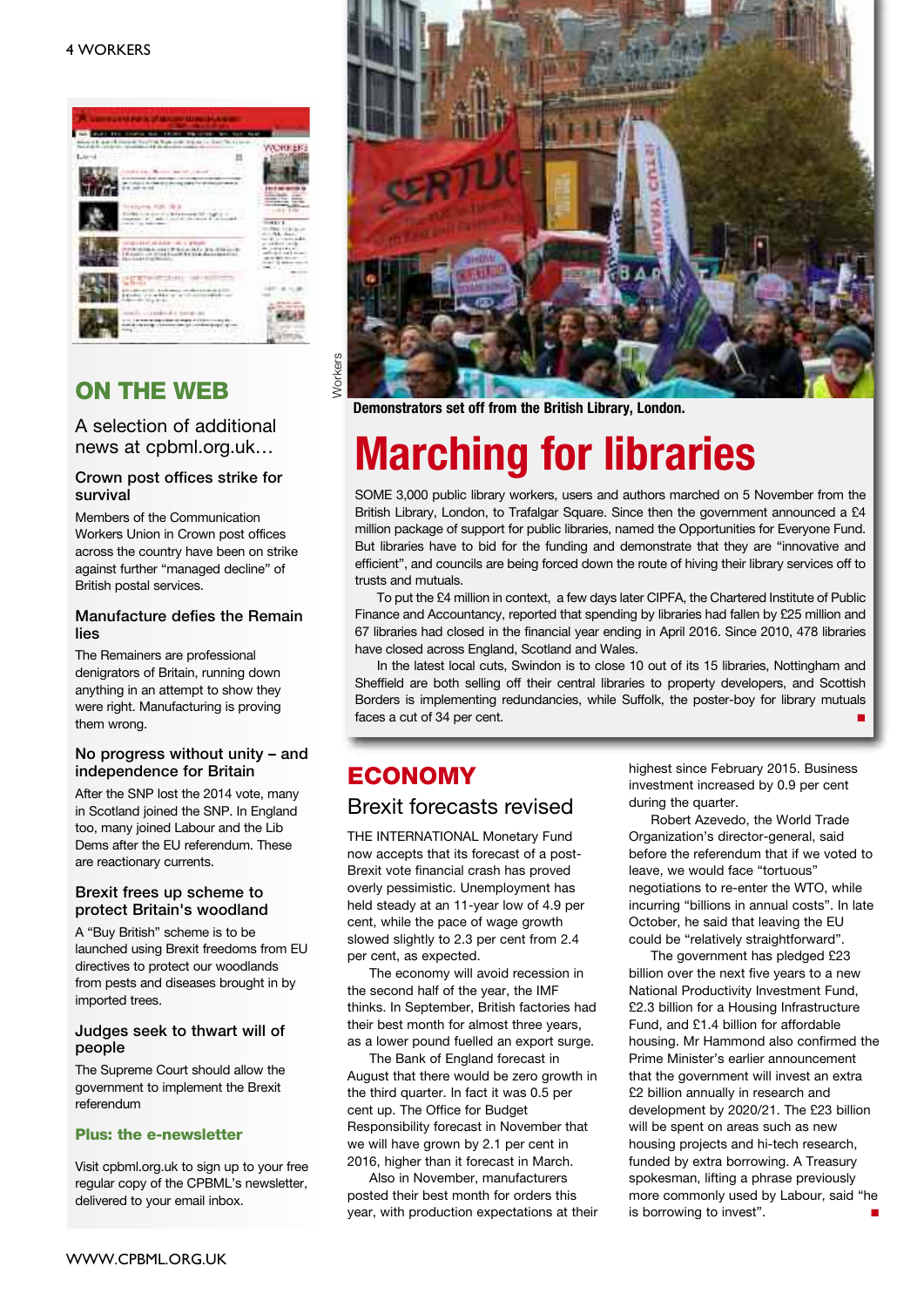# **SOCIAL CARE**

### How Mitie fell

SPECIALIST OUTSOURCING company Mitie has decided home care isn't profitable any more. Its departing chief executive Ruby McGregor-Smith, Tory peer, announced a £100 million loss as the company withdrew from the domestic home care market.

"The cuts have gone too deep…there's no understanding of what that's going to do to the elderly in the UK," she said. And there was more: "It's so badly paid that it's not

easy to attract staff to that market. Pay needs to be much higher than the living wage." But Mitie has never paid well, leading to demonstrations against it between 2013 and 2015.

Since Mitie can no longer make a profit out of health and social care, it's off out of it. These were the vultures queuing up to take over social care from local authority control, whose options now are either to sell it, shut it down, or even return it to local authority control. The economics of privatising home care which made Mitie millions in recent years are now driving it to quit. **■**



*HMS Duncan***, sailing inbound to Portsmouth Harbour.**

# **Rattling sabres – but rustily**

AFTER ALL THE sabre rattling and tub thumping over the Russians exercising their right to sail international waters, the Royal Navy's spin department is looking a little seasick. One of the glorified gunboats, *HMS Duncan*, deployed to pursue the Russian aircraft carrier, broke down while playing war games with the navies of Portugal, Spain and Germany and had to be towed home like a derelict barge. Sad when its design is hailed as revolutionary and the pride of the Navy.

When the Russian aircraft carrier and support vessels were passing, the Navy spin was that they were so unseaworthy that most of the fleet consisted of tugs and repair ships. But the Russian fleet got to the Mediterranean; *HMS Duncan* didn't make the Bay of Biscay.

When is the government going to admit the Empire has gone and turn the Royal Navy into a useful agency for fisheries protection and the prevention of people smuggling? With the smallest number of ships under its auspices – 3 assault ships, 13 frigates, 6 destroyers, a third of what it had 20 years ago – the time to give up pretence is overdue.

Royal Navy ships are leased back to the Royal Navy. This was a complicated deal to keep various private shipbuilders in business dating back to Thatcher's time. They could be rented out to navies of the world – India, Australia, New Zealand, Middle Eastern states – if required. Hence the pressure from the shipbuilders to get navy contracts is really about exports, and not sinking Russian fleets or defending Britain's shores.

• More sabre rattling occurred with the deployment of 150 British troops to Poland, as near as they can possibly get to Russia's border. Provocative and stupid, this is boy scout politicking. The government is parading a fabricated history of close working between Britain and Poland, in so doing rewriting the period prior to the Second World War when British intrigues in Poland were all about encouraging it to attack the Soviet Union. Only in recent years when Poland joined the EU and provided cheap labour have British employers smiled on Poland.

# **WHAT'S ON**

### Coming soon

### **FEBRUARY**

**Thursday 2 February, 7.30pm**

**Brockway Room, Conway Hall, Red Lion Square, London WC1R 4RL**

**"Feeding an Independent Britain"**

### **CPBML Public Meeting**

Hard hit by the EU's Common Agricultural Policy, British agriculture now has a chance with Brexit to be what it should be: a plentiful source of healthy food – and of better employment too. Come and discuss. All welcome.

# **METRICATION** Bin the regulations!

SINCE DECIMALISATION of the currency in 1970 there has been a continuous campaign by supporters of metrication, promoted by the EU, to enforce changes to weights, measurements and distances. Road signs have been changed, weights and measures in shops changed, weather forecasts changed, and so on.

For retailers metric weights and measurements have usually resulted in smaller quantities of goods being sold at effectively higher prices and subsequent confusion for customers. In 2001 the "Metric Martyrs", were market traders prosecuted and hounded for refusing to sell fruit and vegetables in metric weights. Brexit, independence, means we can finally bin all these "infringements" from the EU. **■**



**• Keep up-to-date in between issues of Workers by subscribing to our free electronic newsletter. Just enter your email address at the foot of any page on our website, cpbml.org.uk**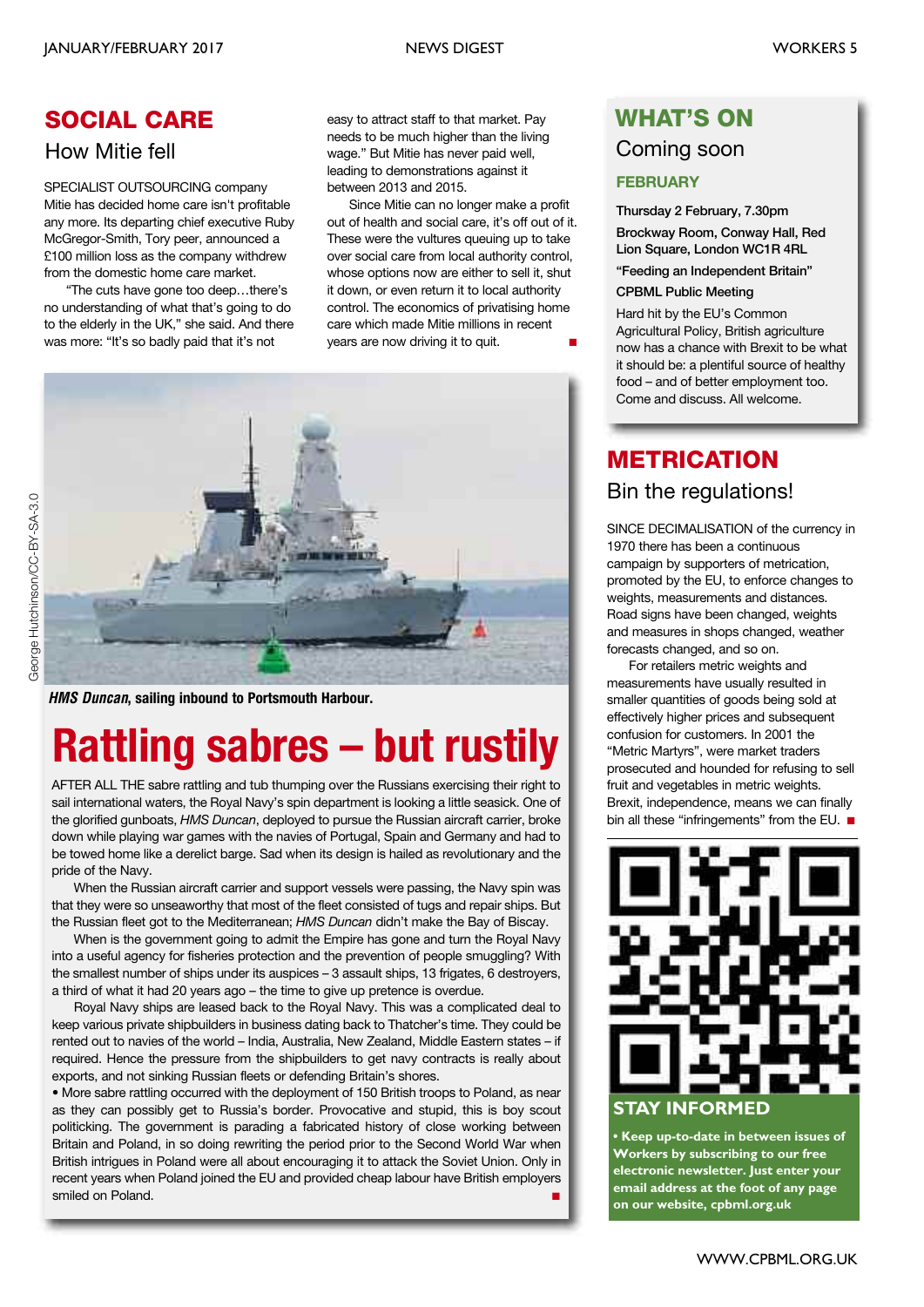# **FANCY THAT** Brexit bloomers

### **Property pundits pasted**

"A KPMG poll of 25 global real estate investors with assets under management of over \$400bn has revealed today that two thirds believe a Brexit would result in less inward investment into UK property and property companies." (*The Daily Telegraph*, 3 April 2016).

*"Four of China's biggest banks have this month agreed to finance the first stage of a \$2.12 billion transformation of an old East End dock into a hub for Asian businesses, says Bloomberg."* (*The Drum*, 18 November 2016

#### **No disruption**

"Negotiations about the shape of the UK's post-Brexit trade arrangements would have to start from scratch after a leave vote in the EU referendum, the head of the World Trade Organisation said " (*The Guardian*, 7 June 2016).

*"The UK is a member of the WTO today, it will continue to be a member tomorrow. There will be no discontinuity in membership. …Trade will not stop, it will continue and members negotiate the legal basis under which that trade is going to happen. But it doesn't mean that we'll have a vacuum or a disruption.""* (*Sky News,* 26 October 2016

### **Still investing in cars**

"Jaguar Land Rover, Britain's biggest carmaker, estimates its annual profit could be cut by £1bn by the end of the decade if Britain leaves the European Union, according to two sources familiar with the company's thinking." (*The Guardian*, 21 June 2016).

*"The boss of Jaguar Land Rover wants to make new electric vehicles in the West Midlands, creating 10,000 new jobs at the auto maker and up to 60,000 more in its supply chain across the region."* (*Express and Star,* 26 November 2016)

### **Plus: Brexit on the web**

Want to read more? Visit cpbml.org.uk/leave for Brexit news from the CPBML and links to other pieces with valuable information.

# **Fidel Castro, 1926 –2016**



*"My country is in silence, no music to be heard, not a single smile, nothing, there is much sadness, our best son has departed our country. What pain!"* – The words of a Havana resident after the announcement of the death of Cuba's former president Fidel Ruz Castro.

IN ACCORDANCE with his wishes, Fidel's body was cremated within hours of his death on 26 November. There were to be no embalmed body, statues or other trappings of a personality cult. After lying in state, his ashes were transported across Cuba to Santiago de Cuba, where he made his victory speech on 1 January 1959, reversing the route that brought his rebel army to Havana from the Sierra Maestra mountains in eastern Cuba.

Santiago de Cuba, the Hero City that was the cradle of the revolution, already hosted the tomb of José Martí, Cuba's national hero who led the fight for independence from Spain. Here space had been reserved for Fidel's ashes, which were interred in the tomb after a private ceremony.

Across the world, in Africa where Cuba's role is well known in supporting liberation movements, providing healthcare and education for independent African states, or in Latin America and the Caribbean where similar Cuban solidarity initiatives are well known, Fidel Castro is loved and seen as the embodiment of this solidarity.

Many leaders from Africa, Latin America and Asia attended the public funeral, recognising the role Fidel played in the fight for liberation and independence. From the liberation war in Guinea-Bissau against the Portuguese colonialists to the defence of newly independent Angola threatened with invasion, his support was unwavering. Cuban troops, under his personal command, albeit he was in Havana, defeated the South African army and air force in a battle that would play a major role the independence of Namibia and the end of the apartheid regime in South Africa.

The US government squabbled among itself over the "serious" issue of whether any senior figure from the US should attend the memorial service for Fidel in Havana, bandying words like "despot", "mass murderer" and "brutal dictator". The British government didn't know what to say about his death. It settled for qualified condolences and like other European governments could not resist using the occasion to demand political changes in Cuba.

Meanwhile the Cuban people, in pain and in unsmiling sadness and silence over Fidel's departure, looked to the future. Young Cubans were queuing up across the country to sign pledges to continue the revolution, committing themselves to socialism and the values of Fidel.

In Cuba, Fidel inspired a generation to rise up against the brutal Batista dictatorship, which was backed by the US government and the mafia. He represented the struggle for independence from US control, independence for the Cuban nation and the Cuban working class. This is something we should praise and remember him for, because that is now our struggle. A struggle for the independence of our nation and our working class.

And we will win just as Fidel and the Cuban working class won and continue to win. *Hasta la victoria siempre! Always on to victory!* **■**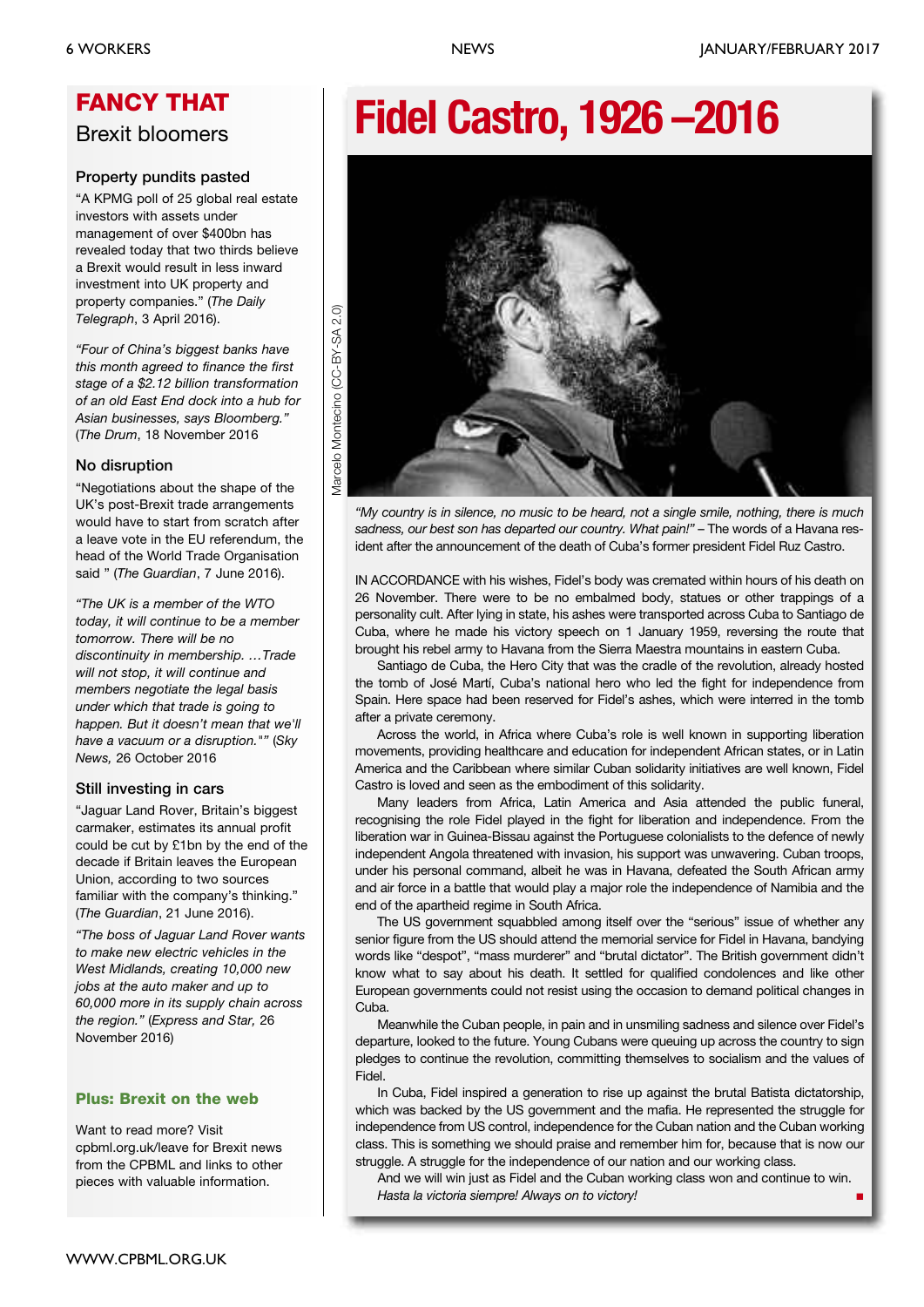

Syrian and Iraqi immigrants getting off a boat from Turkey at the Greek island of Lesbos, October 2015.

# **People smuggling, trafficking, organised gangs – what's free about that?**

# **Why the movement of labour is not "free"**

MIGRATION IS no longer a taboo subject in Britain. But calm debate is rare, and rarer since the referendum.

The European Union actively uses the phrase "free movement" but most migration is anything but free. It is a process of moving labour from areas of unemployment and low wages to areas of higher wages used by employers across the globe. It should really be called the transporting of cheap labour rather than free movement.

Stephen Roach of Morgan Stanley Bank used the phrase "global labour arbitrage" which he described as a system of economic rewards derived from "exploiting the international wage hierarchy, resulting in outsized returns for corporations and investors". Well, at least he was honest about who got the rewards.

# **'A process over which we have no control.'**

Workers are opposed to this so-called "freedom" at the destination point of that movement, since it is done to depress wages there. In addition organised workers, professional regulators and even governments can also raise concerns at the point of origin of that movement, as has been seen when the Portuguese and Spanish nursing regulators in 2015 formally complained to the UK that agencies recruiting in their countries had been providing misleading information.

#### **Employers love it**

As Karl Marx pointed out, capitalism is a system that is always seeking to increase the profits of the employing class. It is very limited in how it can do this. Sometimes the price of raw materials will fall but mostly they rise. Of course sometimes there are technological breakthroughs that allow production of goods to increase hugely for the same or less labour time. But the main fallback for employers across the globe is to find ways of paying workers less.

In the 19th century it was assumed that as the global demand for labour increased

with industrialisation then wages would rise. Marx pointed out that this was not happening and developed his "general law of accumulation" which explained that "accumulation" by the capitalist class was entirely reliant on a "reserve army of labour". When Marx was writing, the "reserve army" was within the nation and evident in the unemployed, but also in the constant movement of labour from countryside to town (as is seen in modern day China).

Since Marx's day capitalists have developed their methods to include the "off shoring" of work with the relocation of industry and services from countries with higher wages to lower wages. In this situation it is the work that is moved to the reserve army of labour rather than the other way around. The process of "off shoring" certainly caused unemployment and depression of wages in higher wage areas of the globe.

But in the same historical period capitalism has also relied on the physical movement of labour from areas of low wage to

*Continued on page 8*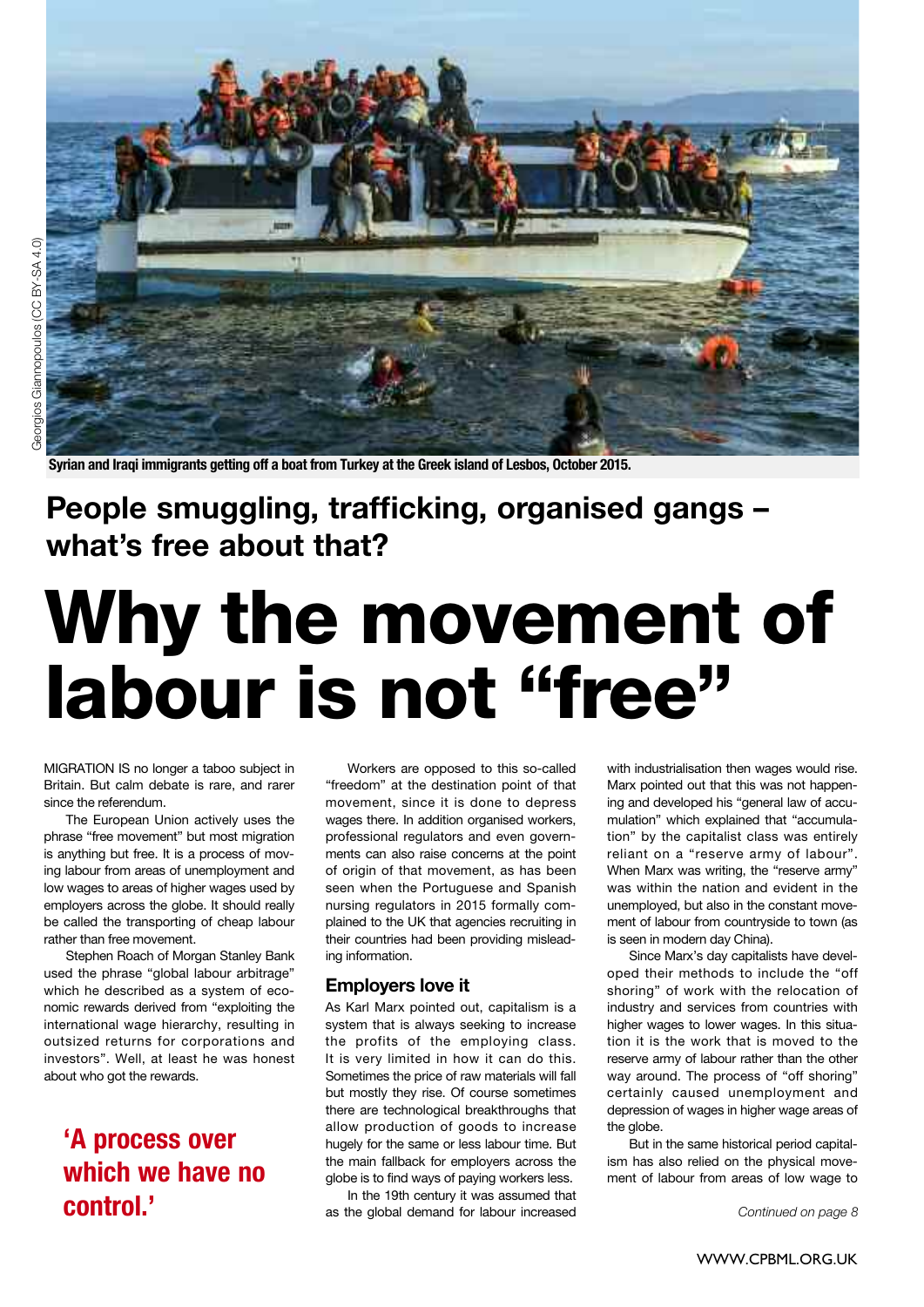

gave a net migration figure of 335,000. It means that 335,000 more people are living here than one year ago – more than the whole population of Coventry or Cardiff. There are six EU member states where the average wage is less than a third of our minimum wage and another eight where it is less than half. It is no surprise that of the recent record number of EU citizens coming to live in Britain, 54,000 came from Romania, which has the lowest wage rates in the EU.

The government was pleased to report recent employment statistics for the period July to September 2016 which in comparison to the same period in 2015 showed a rise in employment of UK nationals by 213,000 to 28.39 million. But more significantly during the same period citizens from other EU countries working in the UK increased by 221,000 to 2.26 million.

#### **Planning for a population**

The key thing for Britain now is to survive and prosper outside the EU. For that we need a steady population size – not growing or reducing drastically. Note that our population was 50 million in 1950 and 65 million in 2015. Some migration is healthy – roughly the same number of immigrants and emigrants.

Governments, especially any which intend to act in the interests of workers, usually aim to meet the basic needs of a population, and that requires planning – which is the antithesis of free movement. Quite simply, it is impossible to plan to meet the needs of any population that is expanding in a chaotic and unpredictable way. This is felt by citizens in very tangible ways with pressures on housing, health, education, transport and other services. The gates of tube stations in London are now regularly closed as the sheer volume of passengers makes stations unsafe and therefore the flow has to be regulated by a queue system.

Newly migrated labourers are often housed in conditions that breach a range of environmental health standards. Fire brigades across the country have reported the increased hazard that they describe as "beds in sheds", where people are living in sheds, garages or other illegally flung together accommodation.

Migration allows employers to avoid providing training for their employees. Instead they import skilled workers, arguing that Britain needs migration because of "skill shortages".

Even those who are unhappy with the scale of migration to the Uk often suggest that it is acceptable for Britain to allow the migration of the "brightest and the best". How can it be right for Britain to systematically lure those people educated at the expense of a country less wealthy than us? See *Workers* November/December 2016 for the negative impact of the worldwide movement of health care staff – the damaging effect are felt most often those areas of the globe with the greatest health needs.

It is no surprise that the rise in migration since 2004 has coincided with the biggest attack on further education colleges which

#### *Continued from page 7*

higher wage – the better to depress wages<br>at the point of destination. at the point of destination. In Britain this migration has come from within and outside the EU.

The recent history of the EU has been of an eastward expansion and the facilitation of movement of labour from low to higher wage areas. Within the EU this is a process over which we have no control. There are now 3.2 million UK residents who were born in other parts of the EU, of whom 2.26 million are in the workforce. The speed and scale of migration is significant. Prior to 1997 net migration (EU and non EU) was rarely more than 50,000 a year. In 2004 the migration figure rose significantly, reflecting the EU's expansion.

In the year ending June 2016 immigration to Britain reached 650,000 according to the Office of National Statistics – its highest ever annual level. Within this total EU migration was also at an historic high. Balanced against the number leaving, this

# **Points of profit**

The points at which money can be made in the trafficking process paraphrased from a Romanian government booklet trying to prevent the trade.

• The recruiters: "those who sell illusions, deceive, defraud, and abuse people's trust."

• Those responsible for smuggling and transport.

• Those providing counterfeit IDs and travel documents.

• Those who watch the victims so they don't escape.

• Those involved in the management and control of nightclubs, brothels, farms.

- Those who deliver the money.
- Those who launder the money. **■**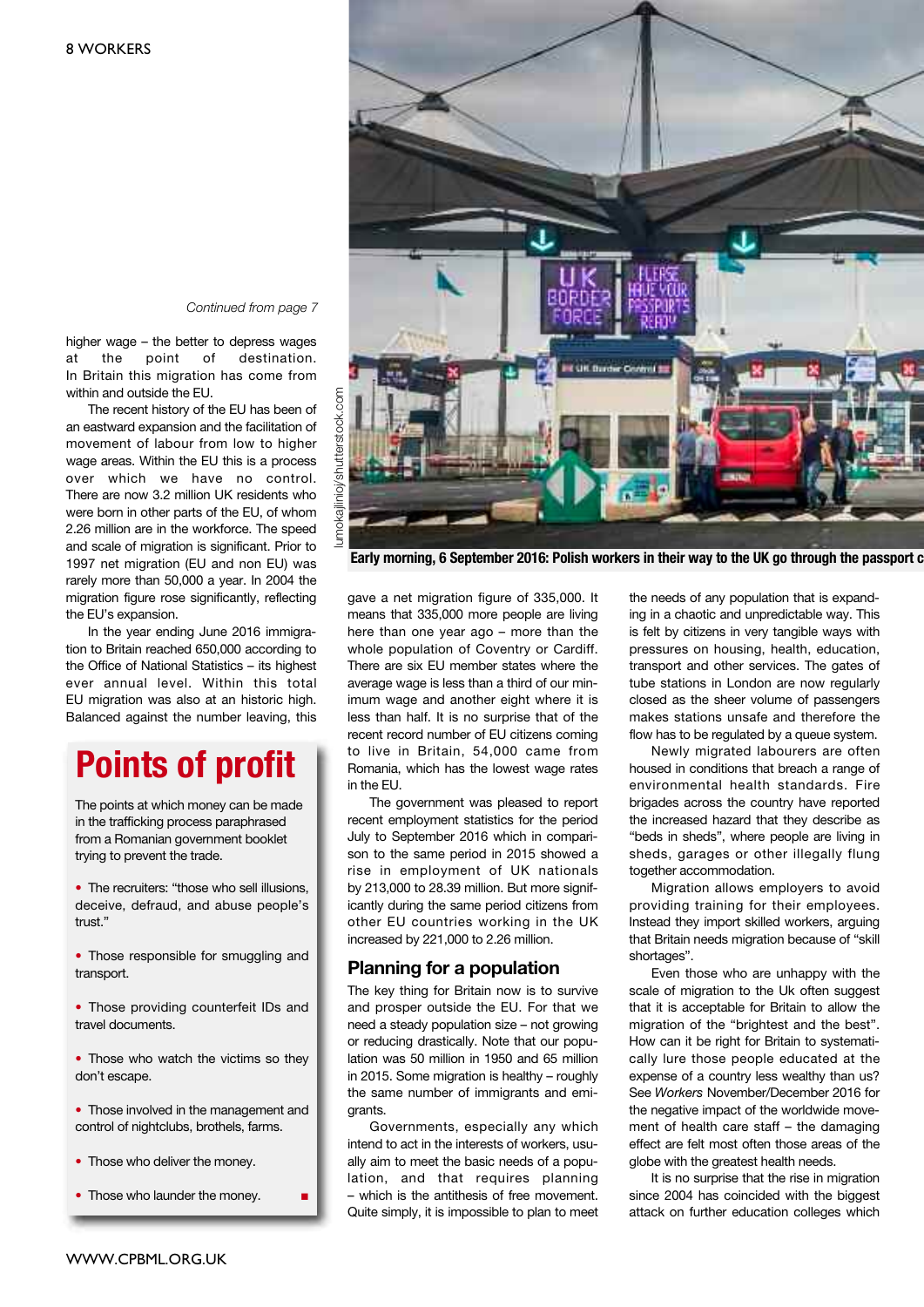

**ontrol at the France–UK border in Calais ferry terminal.**

typically have provided courses to young people (and older workers who needed to retrain) in skills such as electrical engineering, plumbing and information technology.

Remarkably, during the Second World War Britain managed to upskill its workforce in a wide range of engineering, chemical industry and other skills, despite most of the workforce being at war! All areas of further education were involved – including universities which facilitated scientific PhDs in record time to increase knowledge. Someone needs to sit down and write a list of the known skills shortages along with the available courses. If no course is available, developing one must be treated as a matter of urgency. Yes, there are skill shortages – but more importantly there is a shortage of will to address those shortages.

### **Lucrative and lethal**

Superficially it looks as if the movement of people around the globe happens as a matter of individual choice but this ignores how it is done. Of course there are still people who move across the world for personal or family reasons. But there is a range of agencies actively engaged in moving the working age population – at one end of the spectrum they may well be acting legally (if often unethically) while at the other end there is a global crime wave which now pays better than shifting other cargo such as narcotics.

Within the EU, movement of labour is largely facilitated by labour agencies which are paid a fee per worker moved. There are limited controls on those agencies, which in

# **'We are now facing a criminal trade in people that is unprecedented in history.'**

turn may adopt illegal and unethical practices. For example despite it being illegal since 2014 for employers seeking labour for a UK workplace to advertise only outside the UK in the European Economic Area, politicians from all sides in the referendum debate conceded that there are still UK jobs which are not advertised in Britain.

But much of the current population movement in Europe and elsewhere is part of a huge criminal network. The movement of population into and across the EU entered a new phase in 2015 following Angela Merkel's invitation to migrants to settle in the EU. Initially this was portrayed as assistance to refugees from Syria, but more than 40 per cent of those who have recently sought asylum in Germany are from countries in the Balkans which thankfully have not seen conflict in 20 years.

Once migrants have made it into an EU country, the borderless Schengen system creates chaotic movements of people.

The wars created by Britain and the USA in the Middle East have generated a huge

rise in refugees but the vast majority of these refugees are in Turkey or Lebanon or elsewhere in the Middle East. What we are now facing is a criminal trade in people that is unprecedented in history, with people smugglers and traffickers moving people across the globe.

People smugglers move people from A to B for money. People traffickers are involved in what is called modern day slavery in that they move people for money but in addition keep control of them at the point of destination, generally setting them to work for nothing. The traffickers enforce control with threats to their families at their point of origin.

### **Modern slavery**

The UK began to wake up to the horrors of modern slavery in February 2004 when at least 21 Chinese cockle pickers drowned in Morecambe Bay. In 2015 a Modern Slavery Act was passed. A review of the act in 2016 found that 289 offences were prosecuted under the act in 2015, and that there had been a 40 per cent rise in the number of victims referred for support. In July 2016 the Anti-Slavery Commissioner suggested that the number of crimes being reported and investigated under the act was falling short of the real number of cases of human trafficking and modern slavery.

The route used by traffickers and smugglers across the Mediterranean is being actively controlled by Turkey in a deal with the EU by which Turkey blocks rather than facilitates the illegal trade in migrants. But it could change its position at any time Criminal activity has switched to the more dangerous route via Libya and more deaths of migrants. As at 5 December, recorded deaths of migrants in the Mediterranean for 2016 were 4,715.

The problem facing the countries of Europe is not a migrant crisis. It is a people smuggling and a trafficking crisis, which needs to be tackled. See Box (left) for the stages in the trade. At each stage there is a different set of criminals who work as a cell – take one stage out and the others continue.

Each country needs to deal with the stage relevant to the flow. Instead of imposing fines, Britain could start with imprisoning the employers using this type of labour and confiscating their assets.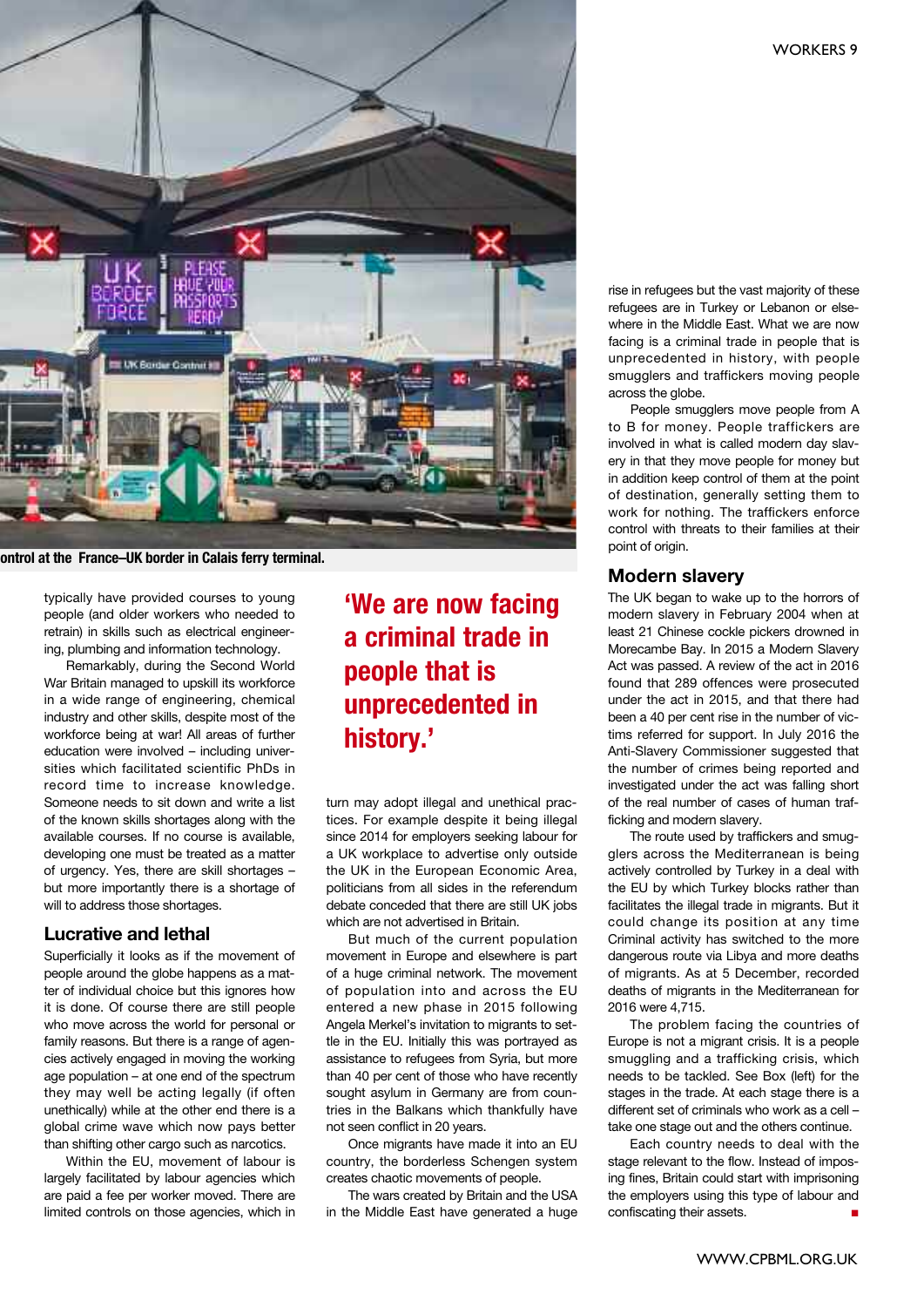**One of the worst lies told in the referendum was that the E to leave holds out the prospect of a reduction of the risk o**

# **A spanner in the works o**



François Hollande of France, Matteo Renzi of Italy and Angela Merkel of Germany united on board a French aircraft carrier in August 2015 **in a clear visual statement of intent to militarise the EU.**

IN BRITAIN, the leaving of the EU is the most significant political event of most people's lifetimes. It has been likened to 1945, or even – wrongly – to February 1917 in Russia.

Yet one of the most profound implications of the vote to leave hasn't really been much commented on, and that is the blow that Brexit struck against the plans being made for war, in particular a war against Russia. As a Party we recently released a document summing up our view of the international situation, called Britain in the World. It includes the following:

''We are constantly told that the exis-

**• This article is based on the speech given at a CPBML public meeting in London in November.**

tence of the EU has prevented war in Europe. This myth was destroyed by the fact that war broke out in Europe the minute the Soviet Union collapsed and continues to this day. It was the Soviet Union that kept the peace in Europe after World War 2, not the EU."

Today, the EU is inseparable from NATO as all applicants to the former must first join the latter. Together with the USA

**'The EU has supported every war that NATO has launched.'**

they are a force for war; the Soviet Union was a force for peace. Had the Soviet Union continued to exist, there would have been no invasion of Iraq or Afghanistan, no bombing of Libya and the chaos that followed, no ISIS and no war against Syria.

The BBC website says that the EU was created because countries that trade with other are less likely to go to war with one other. But when countries band together and agree not to fight , they constitute the beginnings of a military alliance against other countries not in that bloc. And a military alliance among capitalist countries is an aggressive alliance.

That was the significance of the EU's so-called trade treaties, TTIP, CETA and so forth; they were, and remain in truth, embryonic military pacts, and were part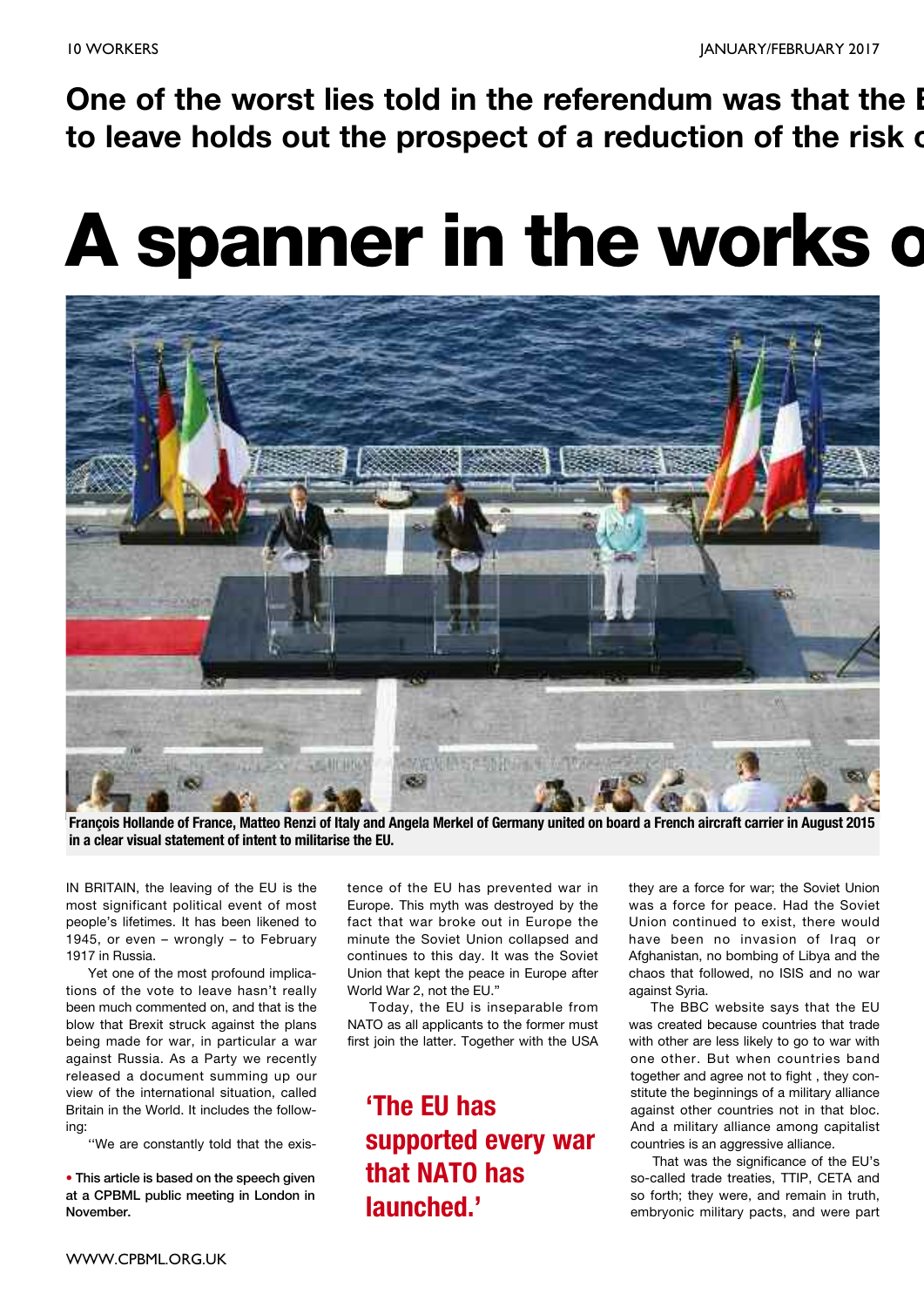# **EU is a force for peace. The opposite is true, and the vote of war…**

# **of the EU war machine**

of the EU and NATO's encirclement of Russia. And modern wars can only happen if these alliances or blocs exist.

The First World War stemmed from the world being divided into the Triple Alliance and the Entente Cordiale (and they all traded with each other). The Second World War was, until the Nazi attack on the Soviet Union, fought between the anti-Comintern Axis and countries that belonged to the League of Nations, both examples of blocs.

The first organisation of European countries to be established after the Second World War was not economic but military, set up between west European countries and the USA in 1949. It was the North Atlantic Treaty Organisation or NATO.

In fact, the US (not the Europeans) had proposed an Organisation for European Economic Co-operation as early as 1948, and Ernest Bevin, British Foreign Secretary, proposed the establishment of the Western European Union, a sort of NATO-without-the-Americans, also in 1948.

### **Artificial**

West Germany was in origin an artificial creation of the USA, and that artificial state played the leading role in establishing the equally artificial putative state of the EU. So the argument, often run out, that the EU is a counterweight to the USA, is not based on any facts.

The facts show that the allegedly economic community of European states began as an offshoot of, and remains today central to, an American-led military organisation. The European Coal and Steel Community, said to be the embryo of the EU, was not established until 1951.

The head of the ECSC was Jean Monnet, often described as the father of the EU. Passionate about bringing the peoples of Europe together, Monnet had also been investigated in 1941 in America because of his pre-war business dealings with the Nazis. He went on to write the 1957 Treaty of Rome, which effectively established the EU's forerunner organisation the European Community.

But the idea of a "united Europe"

didn't originate with Monnet. That other great European, Adolf Hitler, dreamt of a New Order straddling Europe with its own currency (the Reichsmark), its own army (the Wehrmacht) and its own police force (the Gestapo).

The US has always been in favour of dealing with the countries of Europe as a single entity, as a bloc, not as individual nations. America's leading foreign policy advisor said at the end of the war, "the only thing wrong with Hitler's New Order in Europe is that it was Hitler's".

#### **War**

The North Atlantic Treaty states that any attack upon any NATO member is considered an attack on all NATO members. The EU has supported every war that NATO has launched, whether it was against Iraq in 1991, Yugoslavia in 1992, Iraq again in 2003, Afghanistan, Libya in 2011, and Syria. These wars are called "military engagements", undertaken by the "international community", or sometimes, "coalition forces". Or even, when they're testing how stupid we really are, they are described as "humanitarian missions", just to see if we'll swallow that.

However they're described, these wars have been fought in what we are told is our "national interest". But had any of those countries attacked by NATO ever actually threatened Britain? Or attacked any other NATO member country? No, of course they hadn't. Were any of those countries about to attack us? Or any other NATO member country? No of course they weren't. Not even NATO suggested that they were.

The closest NATO came to suggesting such a thing was the gossamer thin fabrication of Saddam's phantom weapons of mass destruction, weapons on which in reality NATO has a near monopoly.

The rulers of these countries attacked by NATO/EU were demonised systematically. But we should ask, do we really think that Saddam was worse than the Saudi royal family, that firm ally of NATO? The Saudi Arabia that is now proven beyond reasonable doubt to have funded the fascists who killed nearly 3,000 people in the World Trade Center?

**'The US has always been in favour of dealing with the countries of Europe as a single entity.'**

In Syria millions of women go to school, work in the professions and are able to vote. Is it a worse country than Saudi Arabia, where it is illegal for women to drive, and the stoning of women for adultery is commonplace?

And as if to prove the insanity and cowardice abroad in the world, three weeks ago Russia was voted off the UN Human Rights Committee, and Saudi Arabia elected, unanimously, for a second term. The reason the Russian leaders had to be thrown out is because they are independent of the USA, of NATO, of the EU.

#### **Unacceptable**

That kind of independence was not acceptable to the old colonial empires of Britain, France and Belgium 150 years ago, and it's not acceptable today to the new empires of the USA, NATO and the EU. So they had to go.

But is it any of our business who runs other countries? Haven't countries got the right to decide for themselves how and by whom they are governed? We think we have, so why doesn't that apply to everyone? International law says everyone has that right. All of which begs the question, what is our national interest? Have these wars been in our interests?

The cost of the war against Afghanistan alone was a massive £37 billion. That's £2,000 for every British family. Plus nearly £2 billion for the war against Libya. Not to mention the irreplaceable human cost of over 600 British lives. If that is in the British national interest then there is no better argument for changing

*Continued on page 12*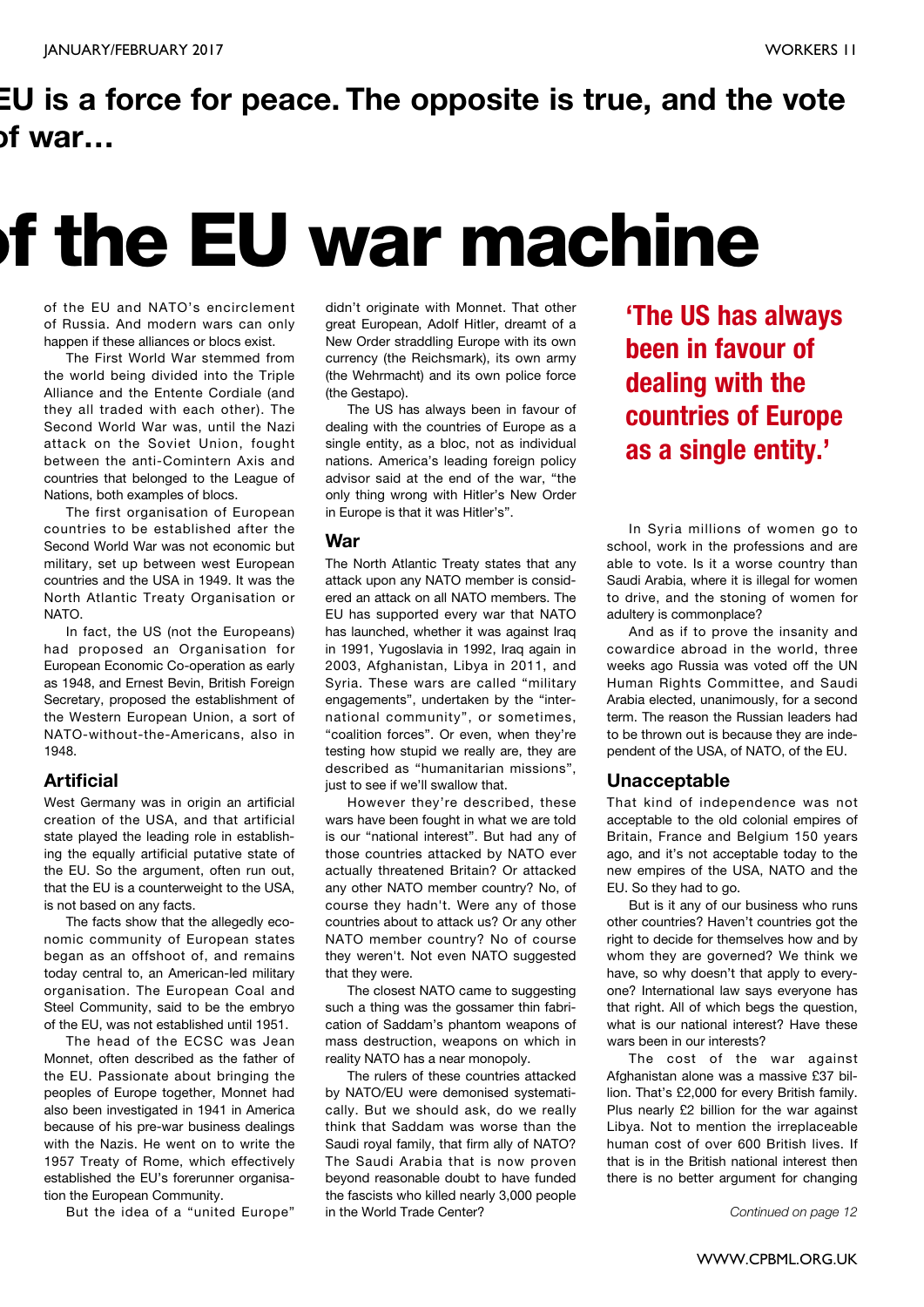

**Maidan Square, Ukraine2013, with EU flags backing a coup against an elected government.**

*Continued from page 11*

that national interest.

All of those wars were illegal. The United Nations is only empowered to intervene in wars between member states, not intervene in conflict within member states. All the countries attacked by NATO since the collapse of the Soviet Union, including Yugoslavia, were equally sovereign members of the UN; no more nor less than are Britain or the US, and all wars against them were illegal.

Independence is now a central political issue. It's what the referendum was all about. We have stood up to our ruling class and its media. We can do the same with NATO.

#### **Independence of mind**

Independence of mind is where it all begins; it is the beginning of the end of oppression. Question what you're told, come to your own conclusions, don't allow yourself to be force-fed propaganda, gossip or distorted views.

It's true that first of all we must keep the pressure on to make sure we leave the EU, or to use a Geordie phrase, to keep the cat's arse to the fire. But the road we've opened up leads to Britain leaving NATO. Just as our inclusion in its military ranks pre-dated our inclusion in the EU, so our independence of the latter must lead to our independence of the former.

The military alliance of European countries within NATO came first but the EU has got its own separate military organisation as well. What do those within the British trade union movement so fond of extolling the nice sweet face of the EU make of the European Defence Agency for example, established in 2004 to coordinate military capabilities and create a European military equipment market?

And what about the EU's own army, the Eurocorps and the European Rapid Reaction Force, set up even earlier, in 1999? That's 60,000 soldiers who can be deployed within 60 days.

#### **Green light**

Do those who opposed leaving the EU also support the expansion and beefing up of NATO? You can't have one without the other. If we'd voted to remain it would

# **eet the Party M**

**The Communist Party of Britain Marxist-Leninist's series of London public meetings in Conway Hall, Red Lion Square, WC1R 4RL, continues on 2 February with the title "Feeding an Independent Britain". Other meetings are held around Britain. Meeting details will be published on What's On, page 5, and on www.cpbml.org.uk/events.**

**The Party's annual London May Day rally is always held on May Day itself, regardless of state bank holidays. There are also CPBML May Day meetings in Edinburgh and Leeds. M**

**M those who want to take the discussion further. If you are As well as our regular public meetings we hold informal M discussions with interested workers and study sessions for interested we want to hear from you. Call us on 020 8801 9543 or send an email to info@cpbml.org.uk**

# **'We should be very wary whenever the EU or NATO impose sanctions.'**

have been a green light for more reactionary policies, for even more money to be extracted from us and for war.

Sometimes, when warmongering doesn't lead directly to war, we might overlook the inherent danger. One of the most dangerous of recently averted wars was in the Ukraine. The EU didn't get its war, and NATO didn't get its Black Sea naval base.

But the EU has not forgotten the Ukraine. A more convenient jumping off point for aggression against Russia does not exist for NATO. That's true not just geographically and militarily, but politically, with the most militant Ukrainian separatists simultaneously the most pro-EU people in Europe – and the most neo-fascist of all.

Sanctions, economic and political, are weapons of war. All the EU/NATO wars have involved the use of sanctions against sovereign countries. So we should be very wary whenever NATO and the EU decide to impose sanctions against a country; it means they are preparing for war against them. And which country is subject to the most extreme sanctions of all? Russia. Nuclear-armed Russia.

So Britain leaving the EU must mean a weakening, hopefully fatal, of those bullying sanctions. This would start the process of pulling the rug out from under the Americans' attempts to get Europeans to fight Russia for them. It would be even better if we then do the obvious thing and begin trading properly with Russia, rather than applying sanctions against it which are harmful to us. We have struck out for peace in our rejection of the EU.

Now let us assert what we have yet to fully gain: our independence.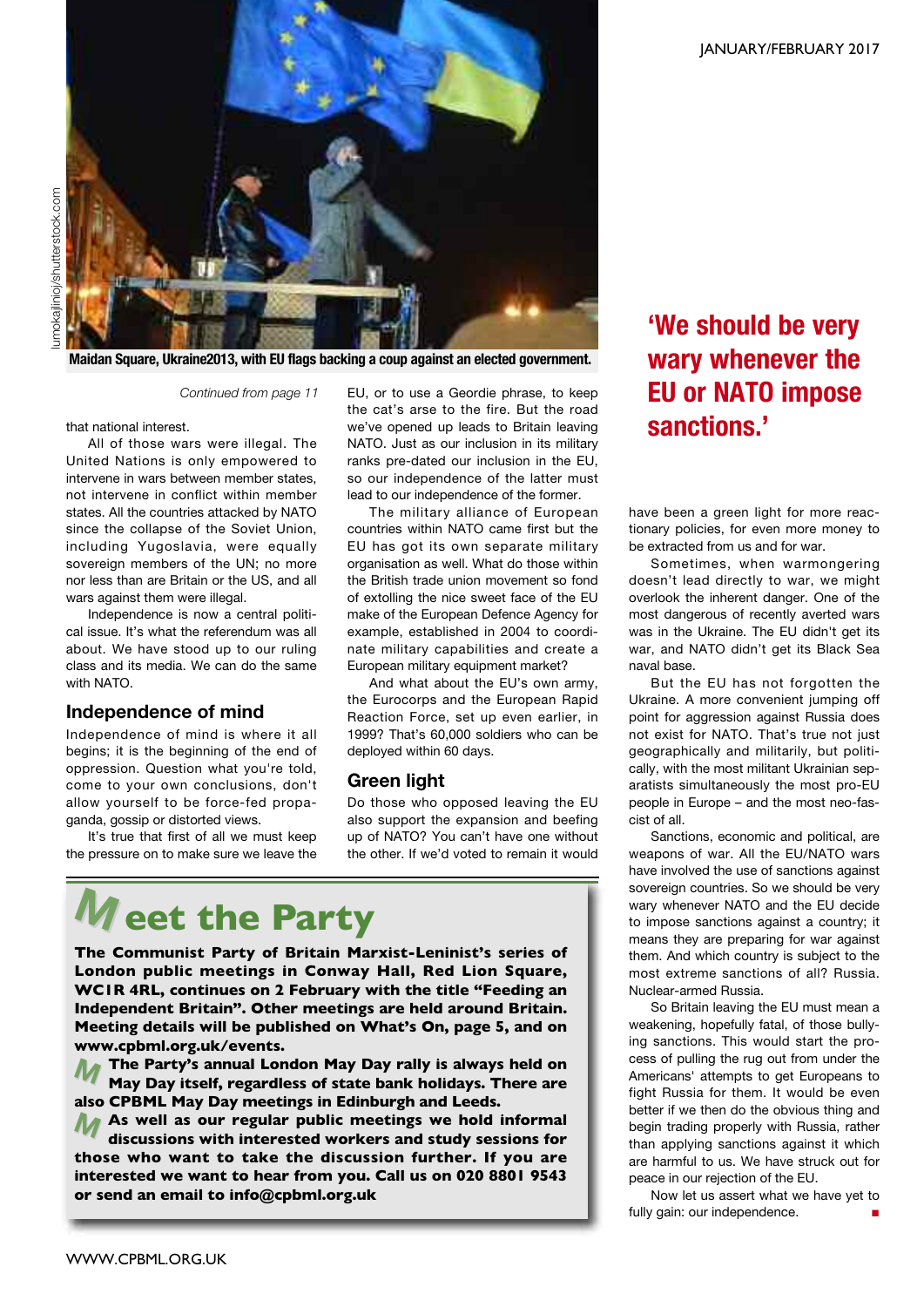**Free of the EU, Britain must seize the chance of a lifetime to create a new industrial revolution…**

# **Remake industry!**



THE GOVERNMENT'S proposed industrial strategy represents a conscious step away from the unfettered free market philosophy of Thatcher, Cameron and Labour politicians, dominant for the past 40 years. Of course May and company are not free marketeers, but they do reflect the contradiction between British capitalism and the European Union.

With Brexit the differing views as to what an independent Britain should be will compete with one another. We will be free of the EU push to make all member countries dependent on each other and the EU. Free of the EU's attempt to assign us the role of financial services while Germany provides

most industry.

To trade with the whole world we must have something more to trade and that means industry.

What about a third, fourth, fifth industrial revolution as touted by some in the media?

# **'We must have something to trade with, and that means industry.'**

We need to look at where we are now. Superficially the workers of the 18th and 19th centuries' first industrial revolution – working in steam, coal and factory manufacturing would appear to be light years away from workers of the 21st century. But the reality for workers is often not that different.

A silicon Britain, a high-tech computerdriven Britain, is still one of low skill jobs, low paid jobs, long hours culture, job instability, under-employment, fragmented employment, neutered trade unions, and total flexibility for employers but not for workers.

So a new industrial strategy? The history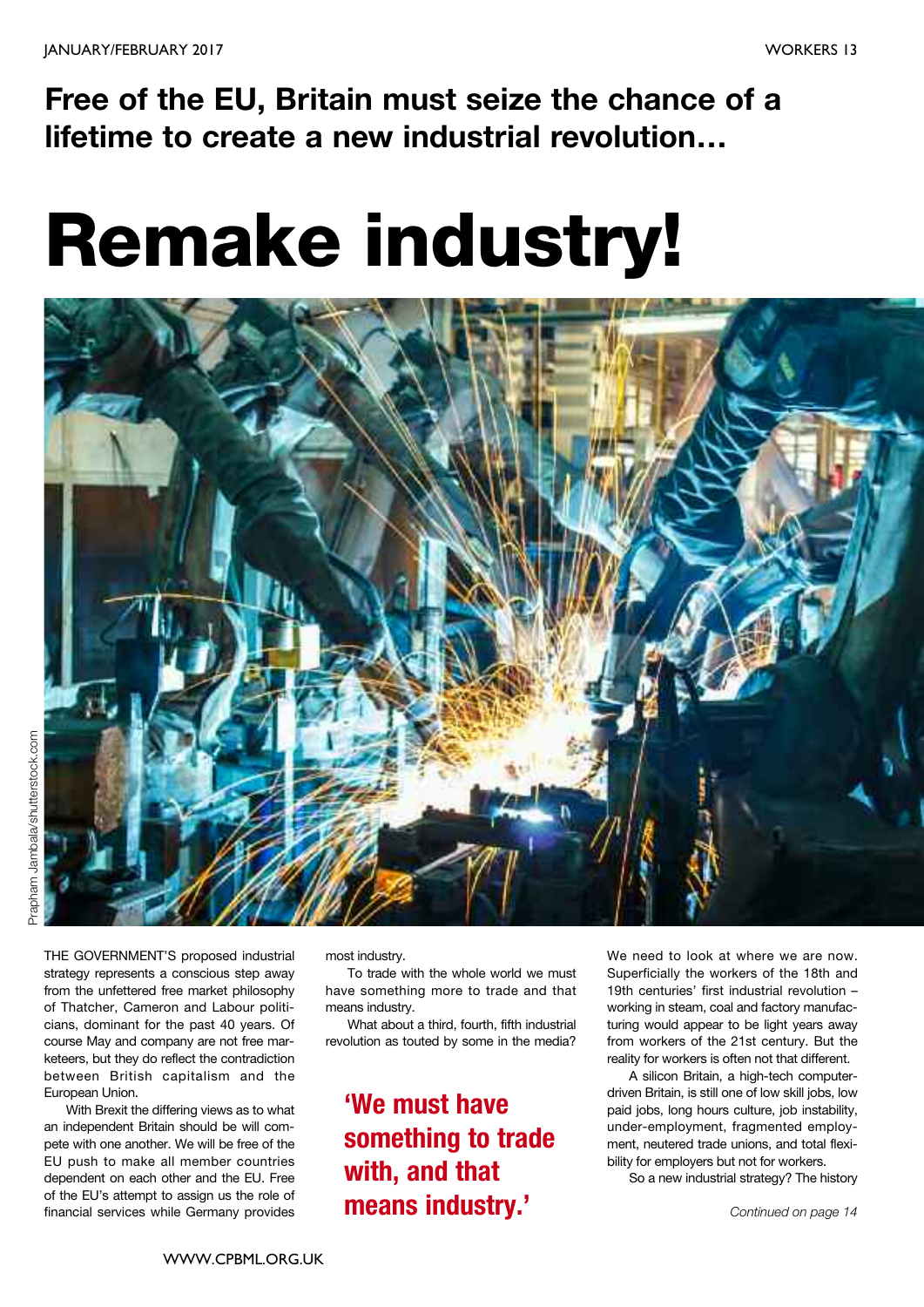# **The road to a new industrial revolution**

• BRITAIN to be based upon **advanced manufacturing** – the "new" industries – aerospace; silicon electronics; plastics / printed electronics; industrial biotechnology; composites and nanotechnology; the digital economy and life sciences. In 2010 manufacture created over £160 billion in wealth.

• **Aerospace** – the UK has 25 per cent of the global market, second only to the USA. 112,000 workers, £22.3 billion turnover, 600 employers.

• Strengthen **research and development**

– three quarters of UK research and development goes into manufacturing. Reshape further and higher education to enhance industry and production.

• Massively invest, re-equip in **engineering construction** – the key to all modern infrastructure. Literally rebuild Britain's infrastructure of roads, rail, airports, docks.

• **Textiles** – 1 million workers in mid-1980s, now 10,000, in high-end market niche. A skilled, inventive and talented industry. Britain to dress the world?

• **Energy industries** – re-create an integrated diverse energy supply industry, selfreliant and independent. Re-create the

industrial capacity required to build, maintain and renew such industry. No energy means no industrial society.

• Redefine **financial and professional services** – accountancy, legal, housing and property, architectural and engineering services. What is required? Service for whom?

• Redefine the new **digital economy** – employing 1.57 million workers in 2010. Delivering telecommunications infrastructure, the online environment plus media, film, animation, music etc. 2.5 million workers in technology occupations.

• **Life sciences and pharmaceuticals** – pharmaceuticals, medical technology, biotechnology, biology, chemistry, maths, chemical engineering etc. Cuba has vastly developed these industries in the service of the people of Cuba and the world. We could do the same.

• **Health and social care** – ensuring the health and well-being of the people of Britain from cradle to grave. Re-establish social care rather than personal care; rebuild the NHS as fit for purpose.

• Redefine the **retail** sector – employs 2.8 million workers. End the domination of supermarket monopolies.

• Redefine **tourism, hospitality, leisure**, a sector which employs nearly 3 million workers and is expected to supplant manufacturing wealth creation, reaching £188 billion per annum by 2020. Don't just cater to parasitic tourism and the idle rich.

• **Low carbon** industrial strategy. From car scrappage, to clean coal technology, CO2 storage etc. The potential basis of old industrial skills applied to a new work environment.

• **High energy-intensive users** – iron, steel, aluminium, cement, pulp and paper, and chemicals – employing over 222,000 workers, the industrial backbone of future regeneration.

• Massive reinvestment in **education** at every level.

• **National direction, control and planning.** Streamline industries and work. Publish Britain's first five year plan.

Investment, skills, education, education for life, jobs for life, wealth creation for the people – a new industrial revolution but this time ours. **■**

#### *Continued from page 13*

of British government and economic initiatives from 1918 to 2016 is one of attempts to cure the fundamental flaws in the British economy. It has been circular, regurgitating the same old themes: destroy a traditional manufacturing industry and then throw bribes at capitalist firms supposedly to redevelop and recreate jobs. The car industry is an obvious case in point.

But the wipeout of traditional industrial bases in Yorkshire, Scotland, the North East, South Wales, Midlands, the Black Country, Kent and the South East, and London too, has been the blueprint: 200,000 jobs lost in coal, 200,000 in steel, 250,000 in agriculture (and related), nearly a million in textiles and clothing, 450,000 jobs lost in London alone between 1970 and 1990. Docks, engineering, print, manufacturing –

the list goes on.

Political parties over the past 100 years have run manifestos on change, rebuilding, restoring some long-lost past before British capitalism went into absolute decline.

Yet irrespective of their political persuasion the capitalists and their governments have always shifted the burden of bailing out their own crisis onto the working class. As in the 1920s and 1930s, so today.

#### **Production**

Many historic industries have gone: textiles, coal and the old blue-collar mass manufacturing. But the evolution of production, though seriously reduced, in aerospace, pharmaceuticals, electronics, research and design remain and are vital for Britain.

Meanwhile capitalism has developed parasitic creations to try to survive – the stock exchange, the futures markets, service industries, and the fostering of debt.

By 2020 household debt in Britain will be £2 trillion – £30,000 for every man, woman and child.

For over a century capitalist Britain has been in a cul-de-sac with no exit strategy. Thatcherism and the neoliberal economics of the EU were not capitalism reborn but the drowning man clutching at a straw. Capitalists cannot resolve this fundamental contradiction of capitalism: they want unfettered productivity, unrestricted accumulation of profit, a totally enslaved working class in mind and body.

So a new industrial revolution requires us to stop following on the tailcoats of the government and employers as has been the norm for the last 100 years. The working class, if it is to develop a new independence in Britain, must create an industrial strategy that works for us. **■**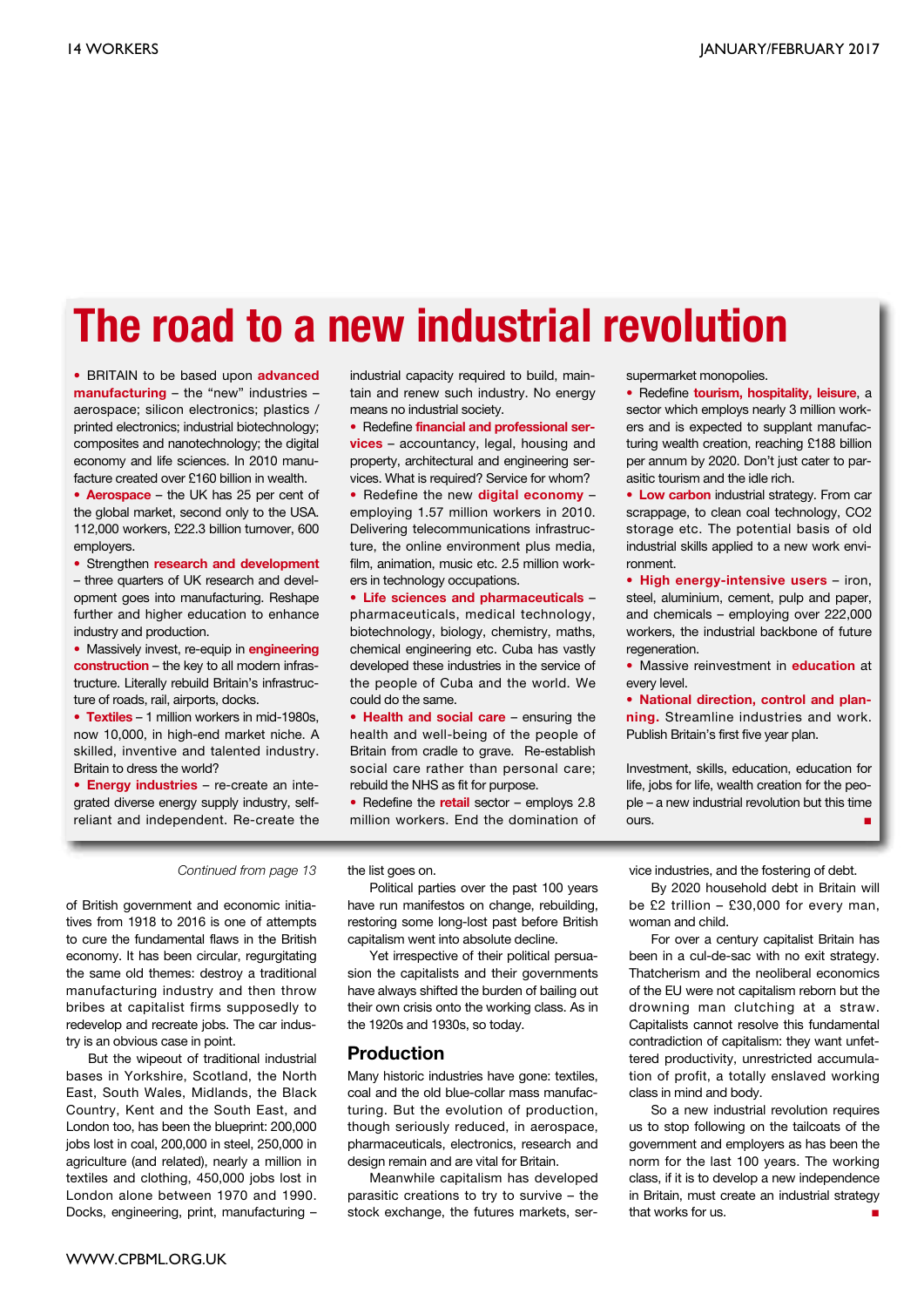# **The failure to fight for wages has worked its way through to an ever-lengthening working day…**

# **Worked to the bone**

CAPITAL SURVIVES by the accumulation of wealth. That wealth, that surplus value, comes from the employment and exploitation of labour. There are more workers in employment than at any time in British history – and as a result it has the greatest accumulation of surplus value in British history – and yet the economy teeters from crisis to crisis.

Working class resistance during the first industrial revolution stopped that capitalist drive. It had to be because otherwise British workers, as an appendage to the machine, with a life expectancy of between 25 and 30 years, would have been exterminated. The same battle confronts us now.

The so-called "Uber" and "Gig" economic models have made the individualised, self-employed division of the working class into units of single workers. The ultimate divide and rule of capitalism accompanies technological developments and a renewed assault on workers' thinking.

A shiny high-tech office block is still a battery hen factory for those who work there, with every minute monitored and measured against productivity and profit.

So what thinking runs through British workers' minds? Between 1918 and 2016 two core ideas emerged: the need for a "living wage" and a "working day".

### **Wage cuts**

One of these ideas lives on with the trade unions (largely) wedded to the "living wage", even though in many instances it constitutes a wage cut. And we fool ourselves that the new minimum wage of the government has been breached because we've implemented our own slightly higher minimum wage. Meanwhile, the working day is lengthening out of control.

Why has such thinking constantly reemerged during the last 100 years and why

# **'We fool ourselves that the minimum wage has been breached.'**



**Sports Direct has become a byword for the use of zero-hours contracts. Picture shows its outlet in The Headrow, Leeds.**

is there such a passion for it now?

Rather than resist and assert ourselves, we tail behind capitalism. It means a failure in our confidence as workers to win, a failure in thinking and fatalism within our ranks.

The failures have to be challenged and changed. It's the kind of pathetic thinking which Marxists and skilled workers ripped to shreds decades ago when there was a clamour for a "fair day's pay" and Marx defined our understanding of the wages system.

And the "working day"? There is greater confusion around hours than ever: more workers are in part-time multiple jobs because full-time permanent employment has been fragmented. More than ever are employed, but more are underemployed, and more are surviving hand to mouth.

Employers invest in strategies to make collectivity among workers impossible: workers based and working from home; zero-hours contracts as really enforced selfemployment; false self-employment; the division between employees, workers, agency workers, personal service, selfemployed, umbrella companies employment, part-time. All is aimed at generating competition among workers.

The concept adopted by trade unionists about work-life balance has been seized upon by some employers to break continuity of employment whenever they can.

Unemployment figures are reduced by creating self-employed who receive government subsidies, sowing confusion in workers' thinking. 15 per cent, 4.5 million of the 30 million workers in Britain, are now deemed self-employed, the highest figure ever.

Overtime – voluntary and enforced – as well as agency, locum and bank working are all mechanisms whereby workers clutch at more hours, because we have failed to fight for higher wages.

Like hamsters on a treadmill we run faster and faster to stand still. Get off the treadmill, ditch capitalism. **■**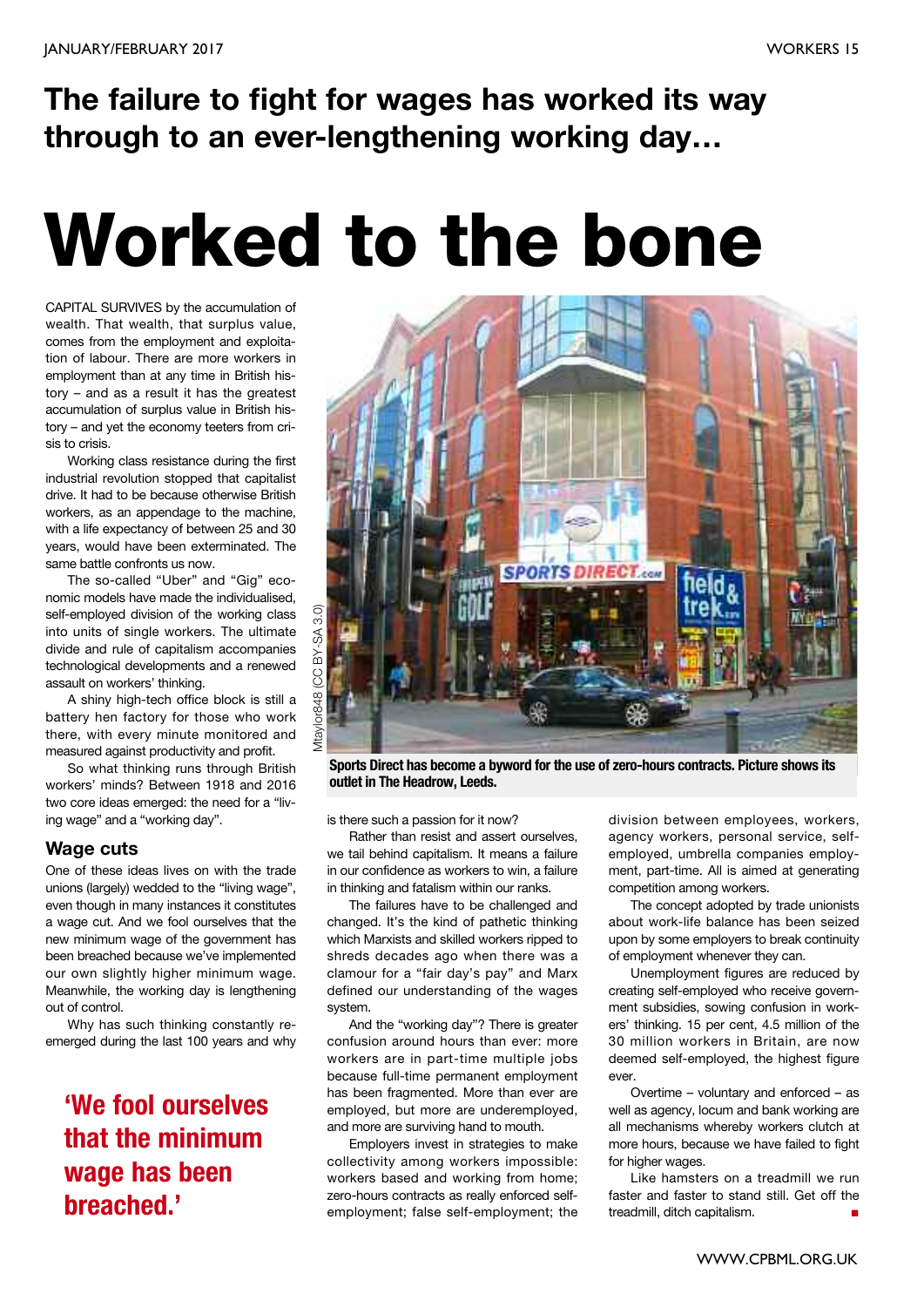**For forty years we have documented the disastrous effect fisheries. Now, with an end to EU membership in sight, Br**

# **Agriculture and fisheries**



Pigs rooting in Suffolk. Over the decades of British membership the pig industry has suffered greatly from lax EU standards on animal welfare.

WITH BREXIT, the whole British working class has the opportunity to find new solutions to the problem that every human society, at whatever stage of development, has to face: how to feed the people.

We have written about farmers paid to grow nothing on their land under the setaside rules, fishermen forced to throw fish back into the sea, or to stand by as others plundered our natural resources, with our fishing ports becoming as dead as mining towns. We have covered the payment of subsidies to other European countries whose agricultural economies were still peasant-based, and then there were the butter mountains and wine lakes across the EU.

More recently, the "three crop rule", introduced by the EU in 2015, and described by the National Farmers' Union (NFU) as "utter madness", requires some farmers with more than 30 hectares of arable land to grow three different crops. Yet it was British farmers who pioneered crop-rotation systems, and sustainable continuous cropping systems!

The NFU President, Peter Kendall, said, "The three crop rule goes against all of the

NFU core policy principles of simplicity, market orientation, and increased efficiency. It will increase costs, reduce efficiency, increase traffic on rural roads and in some cases could lead to negative environmental consequences."

#### **Where we are**

To work for a safe, reliable, secure food supply, we need to start by surveying where we are, and what assets we hold. 71 per cent, 17.2 million hectares, of the country's land is used for farming. We grow crops and raise livestock in environments as varied as the flat prairies of East Anglia and the hill farms of Wales, Cumbria and Scotland. We can grow quantities of arable crops and fruit and produce meat and dairy products that go some way to meeting our needs.

We are currently 76 per cent self-sufficient. We can export and trade in products that are much prized abroad, and highly exportable. Scotch whisky tops the list, at a value of £4 billion a year in exports around the world, according to DEFRA.

It is not surprising that, in a country with an advanced working class, the agricultural and food products we export are those that

require human skill to endow them with their qualities, added-value products rather than raw commodities, products such as smoked salmon, cheese, beer and even wine. Others include oysters, natural honey, gin, cider, flavourings and specialist ingredients.

British agriculture employs relatively few workers. In 1851 1.7 million worked in agriculture, the lowest proportion of any European country at that time. By 1921 there were 1 million. Now it's around 400,000. But apart from the importance to the population as a whole of those workers who work on the land, their work is interdependent with the labour of many others.

Some produce and maintain agricultural machinery and precision tools, some are involved with veterinary medicines, feedstuffs, crop protection and nutrition, seeds, genetics, computing, energy generation and infrastructure.

The same is true of fisheries – each fisherman on the water requires boat builders and boatyards, fuel, suppliers of nets and other gear, fishmongers and distribution workers. And then the agrifood sector also employs all those who manufacture and process foodstuffs, and who work in trans-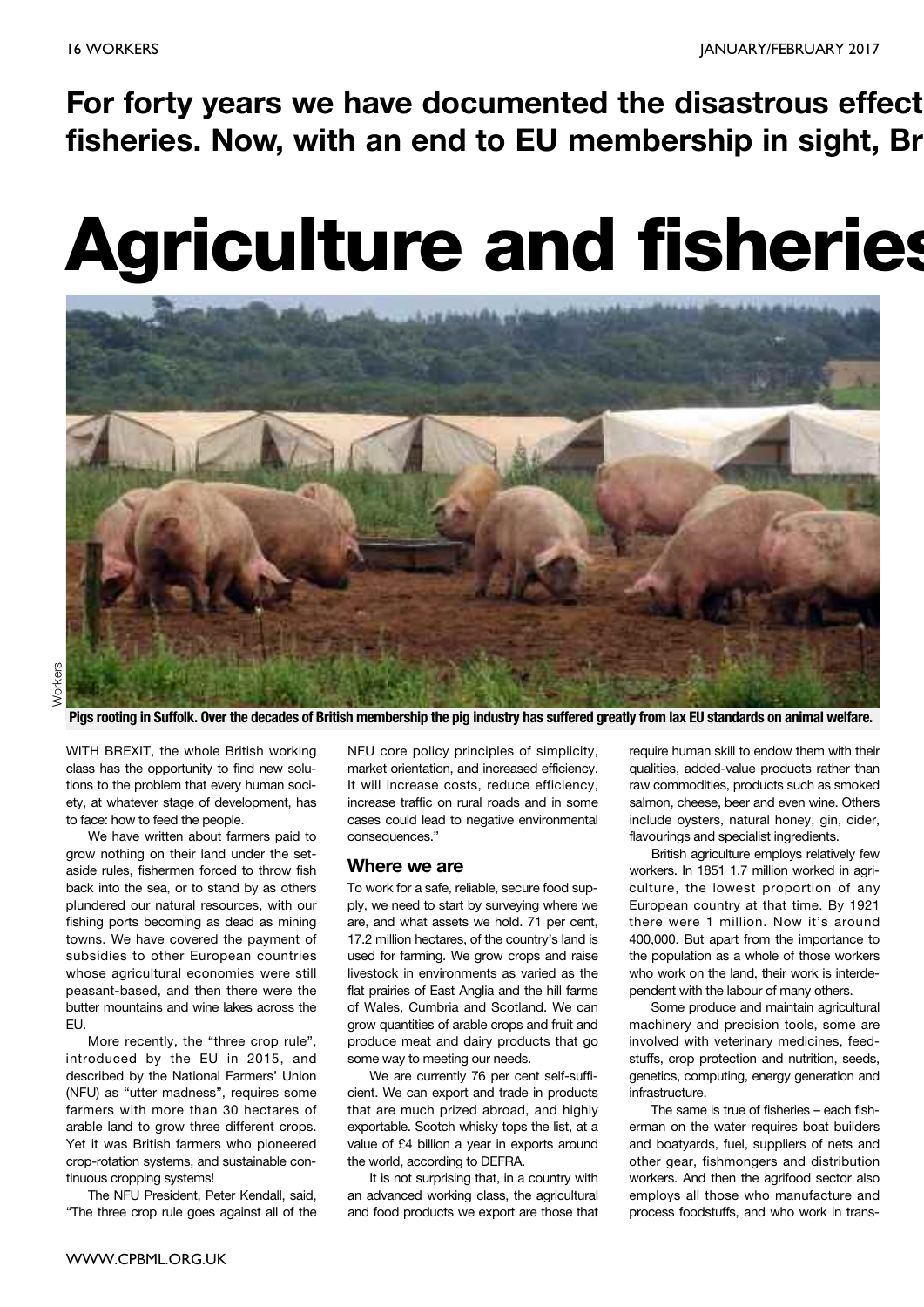# **s of EEC, later EU, membership on British agriculture and itain can at last begin to put things right…**

# **s can look to the future**

# **'Free movement allowed employers to perpetuate the gangmaster system.'**

port, sale and in the service industries that feed workers.

But some employers in agriculture and horticulture backed the EU and the "right to free movement". It allowed them to employ itinerant, seasonal workers on poverty wages, herded into filthy dormitories perpetuating the gangmaster system. The death of the Chinese cockle pickers in Morecambe Bay in 2004 was the consequence of this people-trafficking. Particularly in East Anglia, criminal gangs continue to enrich themselves on this system.

Now is the time to build more proper jobs in agriculture, with guaranteed yearround employment, and career structures. The intelligence of a modern nation can find a solution to fluctuations in the need for labour from place to place and time to time.

Public health professionals have rightly focused attention on the consequences for the nation of poor diet and housing, and their relationship to many of the diseases that afflict us. Workers in the NHS too must be involved in deciding how and what we

produce and import.

There will need to be education and training to develop the skills we need to feed ourselves and investment in scientific research and projects that increase productivity and yield. Disease resistance and biotechnology are not evils beyond human control, but necessities for a modern economy and a priority for investment. We will no longer be at the mercy of regulations framed in Brussels by those agribusiness lobbyists with the ear of a commissioner.

### **Fishing**

As for fisheries, in 2014 fishing contributed £426 million to the UK GDP and employed around 12,000 fishermen. The EU forced us to share access to fishing grounds from 12- 200 miles from the coast. We are now free to return to the standard set in international law, that is, exclusive national fishing rights up to 200 miles from the coast, the Exclusive Economic Zone (EEZ), as do Norway and Iceland.

It would, of course, be open to us to negotiate access, and quotas, for other countries' fishing fleets to parts of our waters, if we wish, and for ours to theirs.

We could be free to regulate fishing in our waters, with due regard to the science, so as to feed ourselves. What of conservation? The regulations that require nations to co-operate to preserve stocks are not EUderived, but come from the United Nations, the UN Agreement on Straddling Fish Stocks and Highly Migratory Fish Stocks and the UN Convention on the Law of the Sea.

There is a great deal to be done. These are questions not only for those who work on land and sea, but for the whole British working class. The petty division and diversion of Scottish separatism was neatly put in its place by the Shetland Fishermen's Association. They gave publicity to a report from NAFC Marine Centre of the University of the Highlands and Islands in Shetland, based on European Commission data, which showed that more than half of the fish caught in British waters between 2012 and 2014 were taken by foreign fishing boats.

Their Executive Officer, Simon Collins, commented, "This report confirms the view of the entire Scottish fishing industry that Brexit creates a sea of opportunity for island and coastal communities throughout the UK. Once out of Europe, the UK will have the right to manage its own waters as it sees fit and control access to them.

"The report shows just how strong a bargaining position we have. We should deny access to our rich and productive fishing grounds to any country not prepared to offer something in return, and by that I mean fairer shares of scientifically agreed quotas.

"We urge the UK and Scottish governments to use their strength in this area to restore pride and dynamism to an industry so cynically sacrificed upon EU entry all those years ago." **■**



# **CPBML/Workers Public Meeting, London Thursday 2 February, 7.30 pm "Feeding an Independent Britain" Brockway Room, Conway Hall, 25 Red Lion Square, London**

**WC1R 4RL. Nearest tube Holborn.**

Hard hit by the EU's Common Agriculture Policy, British agriculture now has a chance with Brexit to be what it should be: a plentiful source of healthy food – and of better employment too. Come and discuss. All welcome.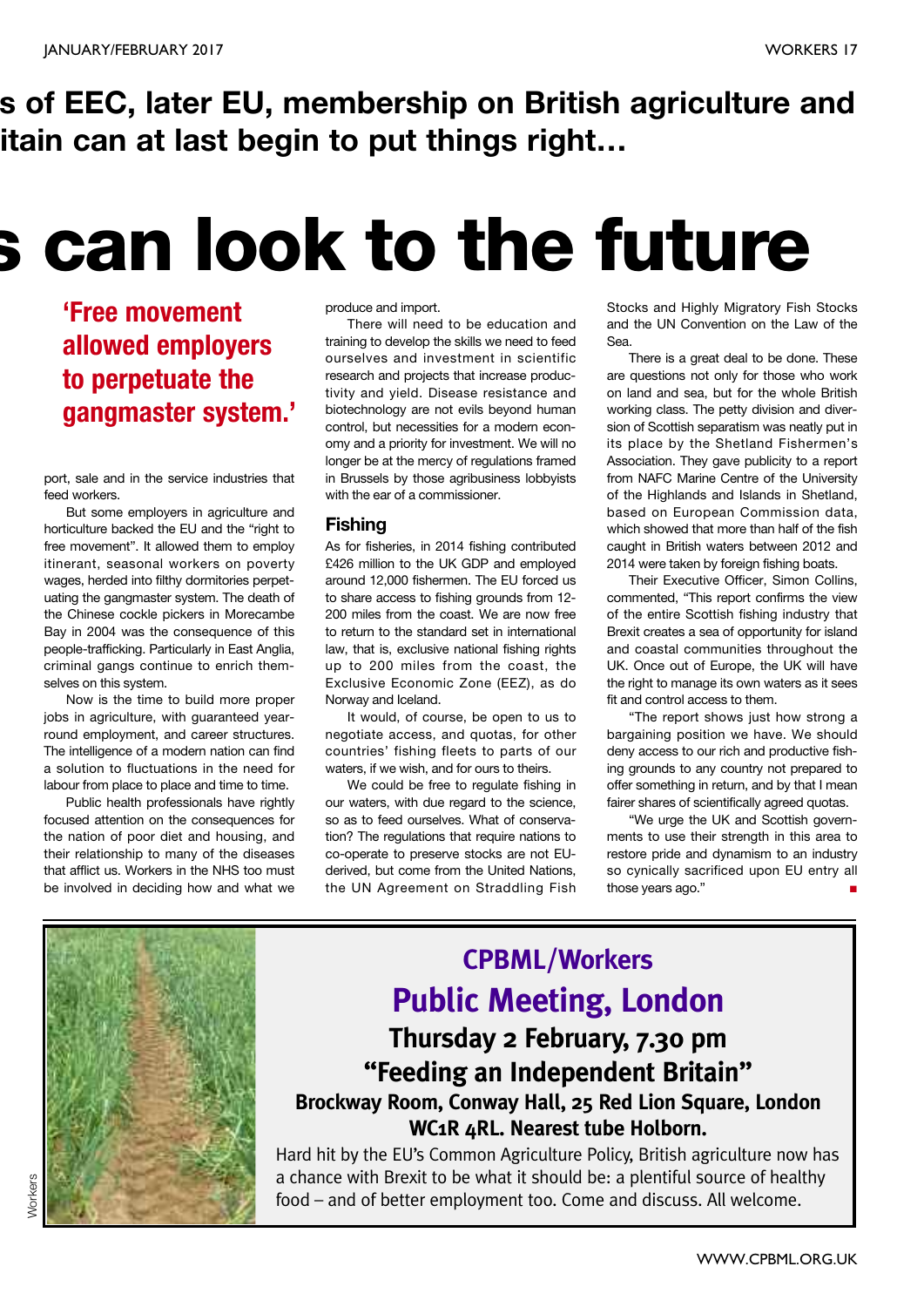**Under the EU our railways have been fragmented, privatised With independence looming, what now needs to be done?**

# **Another Brexit opportun**

BREXIT COULD have a profound impact on rail services in Britain. There is a bright future ahead but there is much to do to shape the agenda beforehand and much to do afterwards to assert the will of the British people and ensure a railway that serves their needs, and not the needs of private operators, foreign rail companies, and EU bureaucrats. What will the realities of Brexit mean, and what needs to be done?

The current privatised and fragmented British rail industry is a direct product of EU directives and laws. The EU and its predecessors have spent decades looking at ways to undermine publicly owned state railway operators, which provided rail services based upon the strategic needs of the people that owned them.

The EU has systematically sought to fragment the railways of much of Europe and pave the way for private sector profiteers that are out for a quick buck and never mind the consequences for safety.

### **EU 'liberalisation'**

The Thatcher and Major governments of the 1980s and 1990s were enthusiastic advocates of this EU "liberalisation", as it was termed. British Rail was broken up into over 200 private companies in the 1990s, the only state operator in Europe (except Sweden) to disappear.

The then EEC dictated that wheel and rail were to be separated and Major was only too pleased to hand over the infrastructure to private company Railtrack, which saw its role more as a property company than the custodian of a strategically important transport network. Safety suffered greatly as eye and ball were also separated, and this resulted in high profile rail crashes such as those at Hatfield and Potters Bar.

The then Blair government had no real alternative but to force Railtrack into insolvency and create from its ashes an effectively publicly owned Network Rail to run the national rail network. Network Rail promptly ended contracts for maintenance and on both safety and cost grounds, it took the work in-house.

Labour has long cited the EU as the reason for it not being able to take the railways back into public ownership. The EU



Rail unions campaigned for a Leave vote, knowing that only out of the EU can rail privatisation be rev

itself has implemented three "rail packages" that have opened up freight and international passenger services to competition. The result is that different state rail companies compete on the more lucrative international routes with an end to tickets valid on all services.

Freight across Europe has become a free for all. Predictably, the biggest fish in

**'Freight across Europe has become a free-for-all.'**

the pond, German state company Deutsche Bahn (DB) has gobbled up many other operators, some small but some that were part of other countries' state railways.

DB now owns five out of the six rail freight companies created when British Rail was privatised, now called DB Cargo UK, which employs 3,400 staff. Recent downturns in coal and steel have seen this market leader lose a significant chunk of their rail freight traffic. DB Cargo has seized this opportunity to axe nearly 1,000 jobs.

The German company is also currently attempting to bully those staff remaining to take cuts in pay with much worse conditions, with the threat that if the staff and their unions do not accept their terms, DB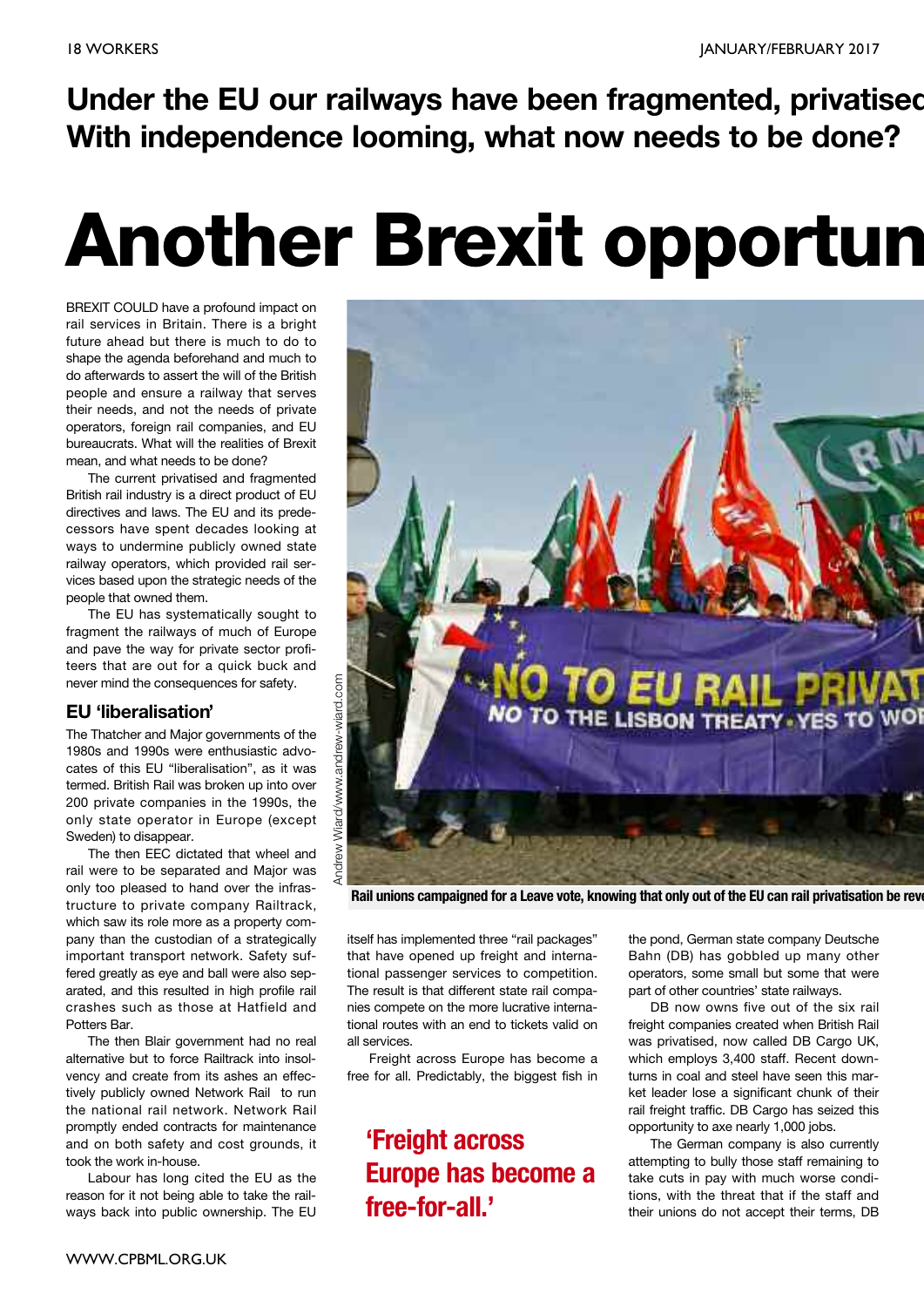# **d and sold off to foreign – mainly state-owned – companies.**

# **nity – the railways**



**ersed. Photo shows anti-EU demo, Paris, 2008.**

will shut down the whole British operation.

Rail union RMT has responded by calling for British government intervention to save skilled jobs in the rail freight industry, blaming government inaction to protect steel, coal and the rest of Britain's manufacturing base. The RMT has pointed to the government's recently published strategy underlining its commitment to rail freight, including ensuring more capacity on the network, and the union has demanded that the government brings DB Cargo into public ownership as the only way that strategy will be achieved.

The collapse of steel traffic on the railways is a direct result of EU rules that prevent the British government giving state aid to a strategically important manufacturing industry. Steel volumes have dropped as a result of high energy prices, the extra cost of climate change policies, and dumping of cheap steel produced with state aid in China. The number of steel trains run by DB Cargo UK in the first nine months of 2016 was 5,820, down 33 per cent from 8,733 for the same period in 2015.

#### **Threat**

Should DB follow through with its threat and shut up shop, around two-thirds of Britain's rail freight capacity would disappear. Not only would this make it very much harder to get freight off Britain's overcrowded roads and on to the railways, but it would cause real headaches for Network Rail. DB Cargo operates many of the engineering trains that are essential to track maintenance and enhancements. Without those trains, Network Rail's engineering programme would simply stop, and so would key parts of the railway.

DB also owns many of Britain's passenger rail franchises along with one of the two "open access" passenger operators. French and Dutch national railways own many of the others. The French company SNCF is a major player in Southern, now infamous for its appalling services and disputes with all of the rail unions. It was notable that Southern recently attempted to use EU law to stop drivers' union ASLEF from taking industrial action, a law SNCF would not dare try to use in France! The court, perhaps sensing the anti-EU mood of the country following the referendum, chose to uphold ASLEF's right to take action.

So why are so many European stateowned railways operating in Britain? The answer is simple – they can make profits here that they can then re-invest in their own countries. This has been brought about partly by the EU, and partly by successive British government's commitment to the EU agenda of privatisation. The British rail companies simply do not have the clout of the much larger foreign stateowned companies, and have been able to make little impact in continental Europe.

The future of these commercial relationships after Brexit will be determined by the nature of the relationship which will emerge

**'Why are so many European stateowned companies operating in Britain?'**

between Britain and the EU. The challenge facing Britain's rail workers and their unions is to ensure that Brexit means an end to what is effectively a subsidy by British taxpayers to German, French and Dutch railways.

The EU's "liberalisation" has also undermined safety. A serious collision between a freight train and a passenger train in Mannheim in 2014 was caused by a casual worker employed as a freight train driver but who only drove trains every now and then. He did not know the route and the location of signals, he over-ran a signal at danger, and it was only good fortune that large numbers of passengers were not killed.

#### **Near catastrophe**

In Britain more recently, a "casual" train driver in charge of a steam train came close to causing a catastrophic accident in which hundreds would almost certainly have been killed. There have been other serious incidents of this type.

A recent meeting of rail industry safety professionals concluded that Brexit would be positive, and that Britain would no longer have to continually fight against some of the more bizarre edicts emanating from the EU Agency for Railways.

Rail unions RMT and ASLEF campaigned for a Leave vote in last summer's referendum, both being clear that the only way that the policy of all the rail unions to return the railways to public ownership would be realised would be outside the clutches of the EU and its privatisation and liberalisation agenda.

The RMT union stresses that the EU is

*Continued on page 20*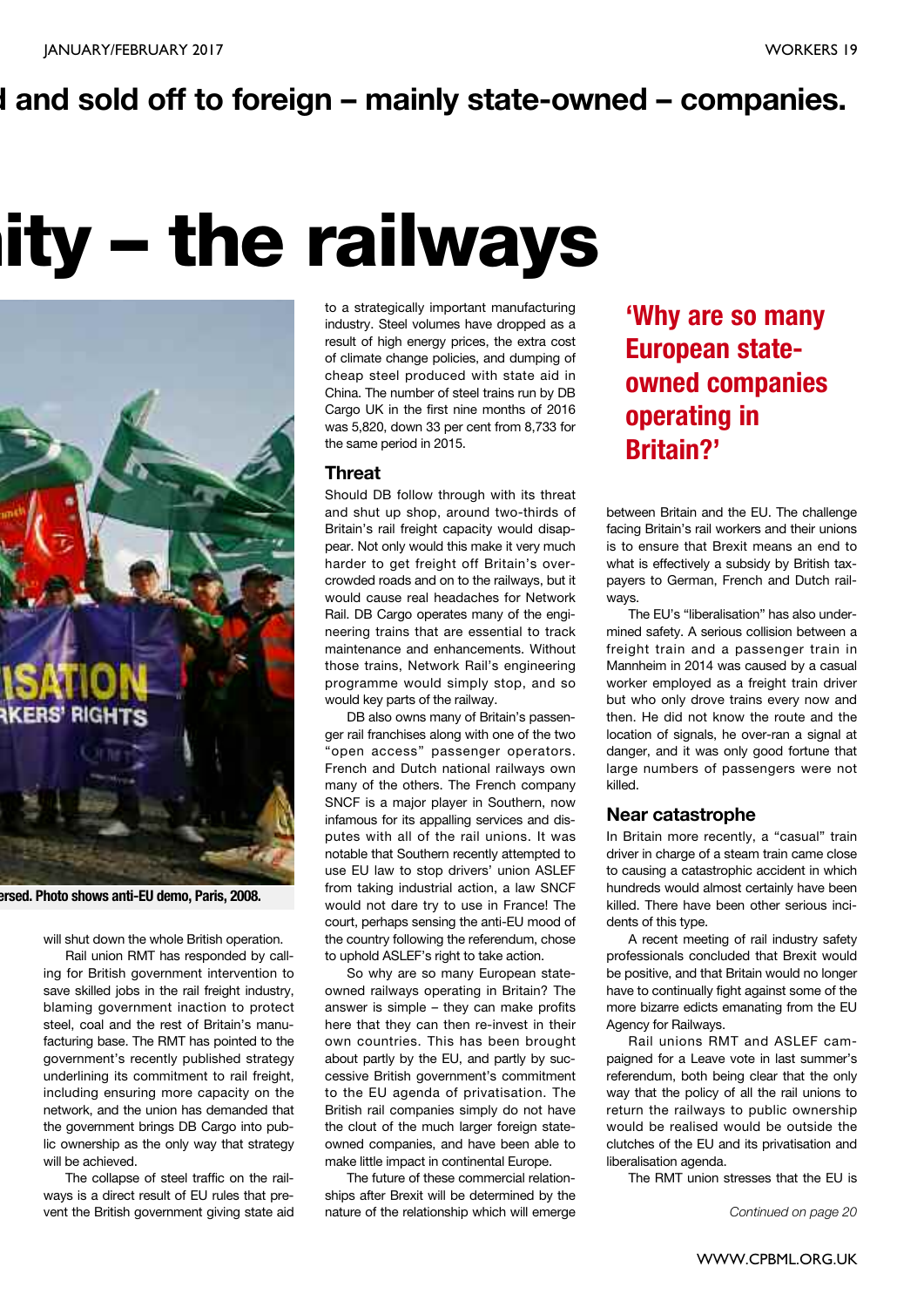#### *Continued from page 19*

intent on attacking trade union rights and collective bargaining, and on driving down wages. It has also pointed to EU-inspired social dumping – importing cheaper labour – that has decimated British seafarers, and the compulsory tendering of publicly owned ferry services run by Caledonian MacBrayne. Scotland's so-called government has this tendering to attempt to undermine the lifeline ferries and their workers serving the Scottish islands.

Instead of standing up for British people and British workers, the SNP was enthusiastically paving the way for the likes of Serco to move in.

The RMT also warns about the consequences if Britain were to remain in the EU. The EU's "Fourth Rail Package" seeks to build on previous packages to extend fragmentation and privatisation to domestic rail services, including the compulsory competitive tendering of rail passenger services and separation of infrastructure and operations. The RMT argues that the EU's proposals to create a Single European Rail Market will entrench privatisation in Britain, and bring about a race to the bottom of rail workers' pay and conditions.

Other trade unions have so far been considerably less vocal about what Brexit should look like. This needs to change.

The British government and the EU share an ideological commitment to privatisation, and the extent to which that can be rolled back very much depends on what demands are made of our government during the Brexit process.

#### **Build new trains here**

Rail unions should be demanding an end to foreign EU state-owned companies running our railways and thereby milking British taxpayers. The unions should also take advantage of Brexit and demand that Britain's new trains are built here . Until now, the EU has insisted that such procurement be tendered for across the EU. This has meant that most trains are built by foreign companies such as Siemens, Bombardier and CAF – all from Europe – plus Japan's Hitachi. Much of Britain's train manufacturing base has been closed down as a result.

# **New Brexit leaflet available**

**With the enemies of Brexit lining up to lodge court cases to thwart the people's decision in the referendum to leave the EU, the CPBML has produced a new leaflet calling for Article 50 to be invoked.**

**It calls for all those who respect the result of the EU referendum to come together to force the government to implement it. Read it, share it with your friends and workmates.**

**Copies of the leaflet are available on request from the CPBML at 78 Seymour Road, London N17 9EB. There is no charge, but please enclose a stamped self-addressed envelope.**

**You can also see the leaflet online at www.cpbml.org.uk/getout.pdf, as well as use the file to print out copies to distribute yourself.**



# **'The one-size-fitsall approach by the EU will no longer apply.'**

There has been some EU funding for rail projects in Britain. Since Britain is a net contributor to the EU, the challenge is to ensure that the government continues the funding.

Britain has always signed up to agreements on interoperability and technical standards even before we joined the EEC, and this will carry on after Brexit. But a Britain outside of the EU doesn't have to accept Brussels rules on privatisation and liberalisation for international rail traffic to continue.

Network Rail, for example, has implemented the GSM-R driver-to-signaller radio system across the network and is gradually rolling out the EU's traffic management (ERTMS) and train control (ETCS) systems. Standardisation of technical standards is a worldwide phenomenon, and countries outside the EU such as Australia and India have chosen to adopt European systems.

#### **Regulation**

The one-size-fits-all approach by the EU for all European rail networks will no longer apply, and the current regulatory framework could be modified to be better suited to the rail network in Britain.

Despite the lies peddled by the Remain camp, it is unlikely that international travellers will require visas or face any more stringent passport checks than they do now. Inter-rail tickets will still be available allowing travel in multiple countries – and many of those countries themselves are not in the EU!

It's clear that Brexit will benefit Britain's railways. Unions and rail users alike need to be actively shaping the agenda before and afterwards so that the needs of the British people and not those of private operators, foreign rail companies, and EU bureaucrats are paramount. **■**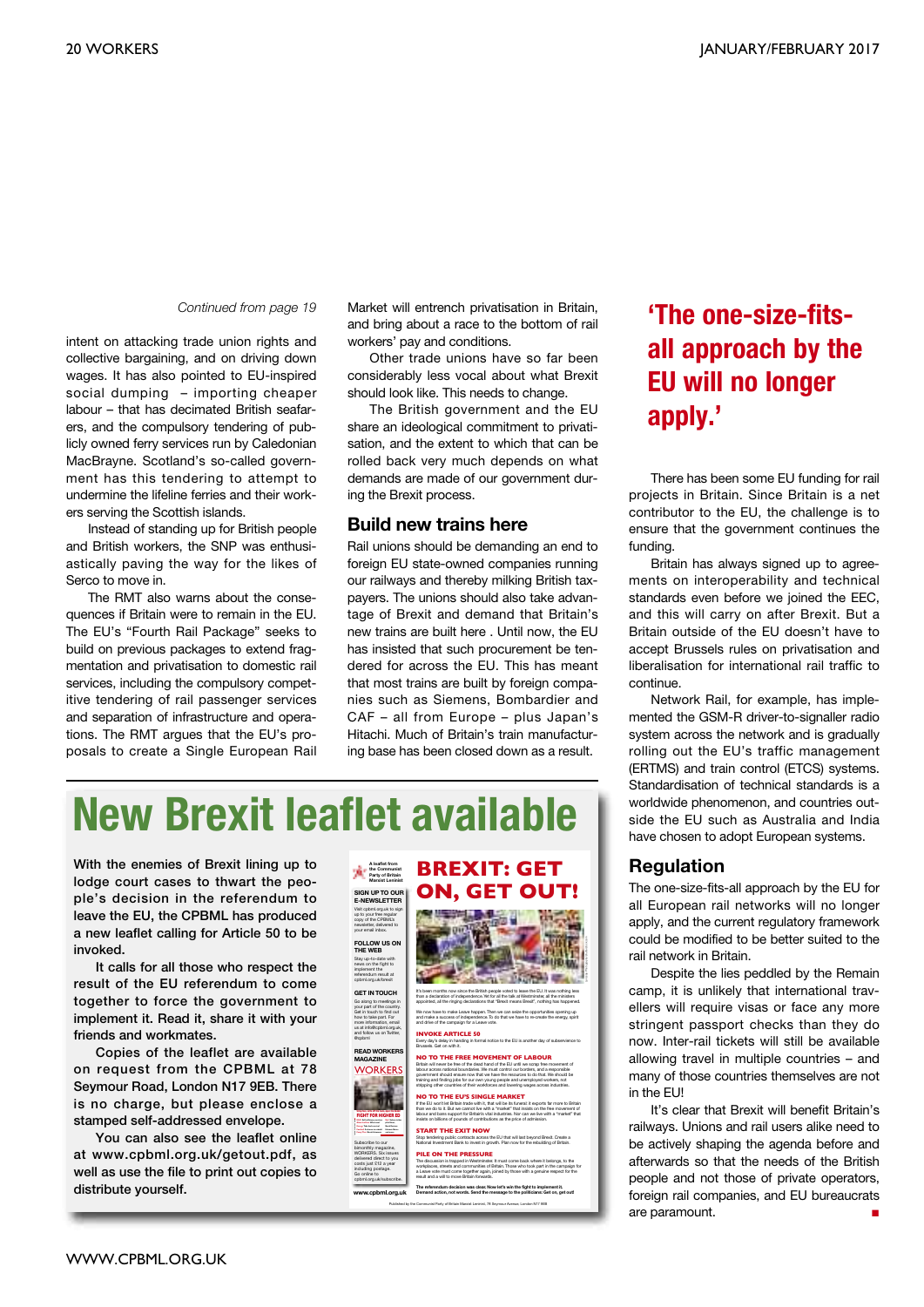# **A new book on spies and government sheds light on conspiracies old and new…**

# **Uncovering secrecy**

*The Black Door: Spies, Secret Intelligence and British Prime Ministers***, by Richard Aldrich and Rory Cormac, hardback, 624 pages, ISBN 978-0007555444, William Collins, 2016, £30. Kindle and e-book editions available, paperback available April 2017.**

THIS BOOK shows how the intelligence services became an integral part of government policy through an exploration of the evolving relationship with prime ministers from 1909 to today.

Aldrich and Cormac tell of anti-Soviet actions – the Zinoviev letter forgery in 1924 and the ARCOS raid fiasco in 1927. They detail how Prime Minister Neville Chamberlain used his friend, MI5 officer Sir Joseph Ball, to run Britain's foreign policy behind the Cabinet's back, to get rid of his Foreign Secretary Anthony Eden and to tap Eden's and Churchill's phones.

They show how Labour Prime Minister Clement Attlee pushed for the failed, illegal intervention in Albania in 1949. He also pushed for the 1953 coup to oust Iran's elected government.

But their most interesting revelations are the most recent, about the Cameron government's effort to get us to attack Syria and to overthrow its elected government. Cameron claimed he had a justification for war when there was a chemical weapons attack on the town of Ghouta on 21 August 2013. He at once blamed President Assad.

But, as Aldrich and Cormac point out, "Some in MI6 suspected that rebel groups were trying to provoke Obama into greater intervention by simulating a government sarin attack inside Syria. They reasoned that...it made sense for the opposition to perpetrate this deception. It was hard to explain why Assad would use chemical weapons, given that Obama's 'red line threat' was public, and after all, Assad's

# **'How Blair and Cameron misled the public.'**



**Civil war in Syria, the result of a failed Western plan to topple Assad.**

military position was better now than it had been a year before."

In early May 2013 when members of the opposition al-Nusra front were arrested, the police told the press that they had found a quantity of sarin. UN inspectors in Ghouta concluded it was hard to identify those responsible as potential evidence was being moved and possibly manipulated. Aldrich and Cormac sum up, "The truth is that we will never have a definitive judgement on the perpetrator of the dreadful attack on Ghouta."

### **Misleading**

But they do explain that like Blair, Cameron misled the public through oversimplification. He gave no indication of the fervent debate behind the scenes about culpability and moved well beyond his intelligence briefings by stating that Assad was definitely responsible.

By August, Cameron and Obama were both freely asserting Assad was to blame. But British intelligence had obtained a small sample of the sarin used in the attack on Ghouta. To its surprise the gas did not match the materials kept by the Syrian army's chemical weapons unit, samples of which had been passed to MI6 by a Syrian officer (although these too could have been a deception). The unwelcome news was relayed to the White House, and was one of the factors that paused Obama's own attack.

This news began to leak out. On 6 September 2013, a respected group of retired US intelligence officers claimed that privately, American intelligence officials disagreed with the White House assessment. CIA analyst Ray McGovern, who had chaired the National Intelligence Estimates Board and who had served in the community for 27 years, said that his colleagues were telling him "categorically" that, contrary to the claims of the White House: '"he most reliable intelligence shows that Bashar al-Assad was NOT responsible for the chemical incident that killed and injured Syrian civilians on August 21, and that British intelligence officials also know this."

Aldrich and Cormac conclude, "Cameron had also failed to admit that the principle of intervention would lead to a proposed strike which was part of a bigger plan to smash the Syrian government. America was to lead with a 'shock and awe' campaign led by a fleet of B-52s armed with 2,000-pound bombs intended to penetrate Assad's safest command bunker. French air power was also to be involved. Even as Parliament rejected Cameron's proposals, the RAF was arming Typhoon fighter jets in Cyprus, while the Royal Navy had despatched a submarine with Cruise missiles." **■**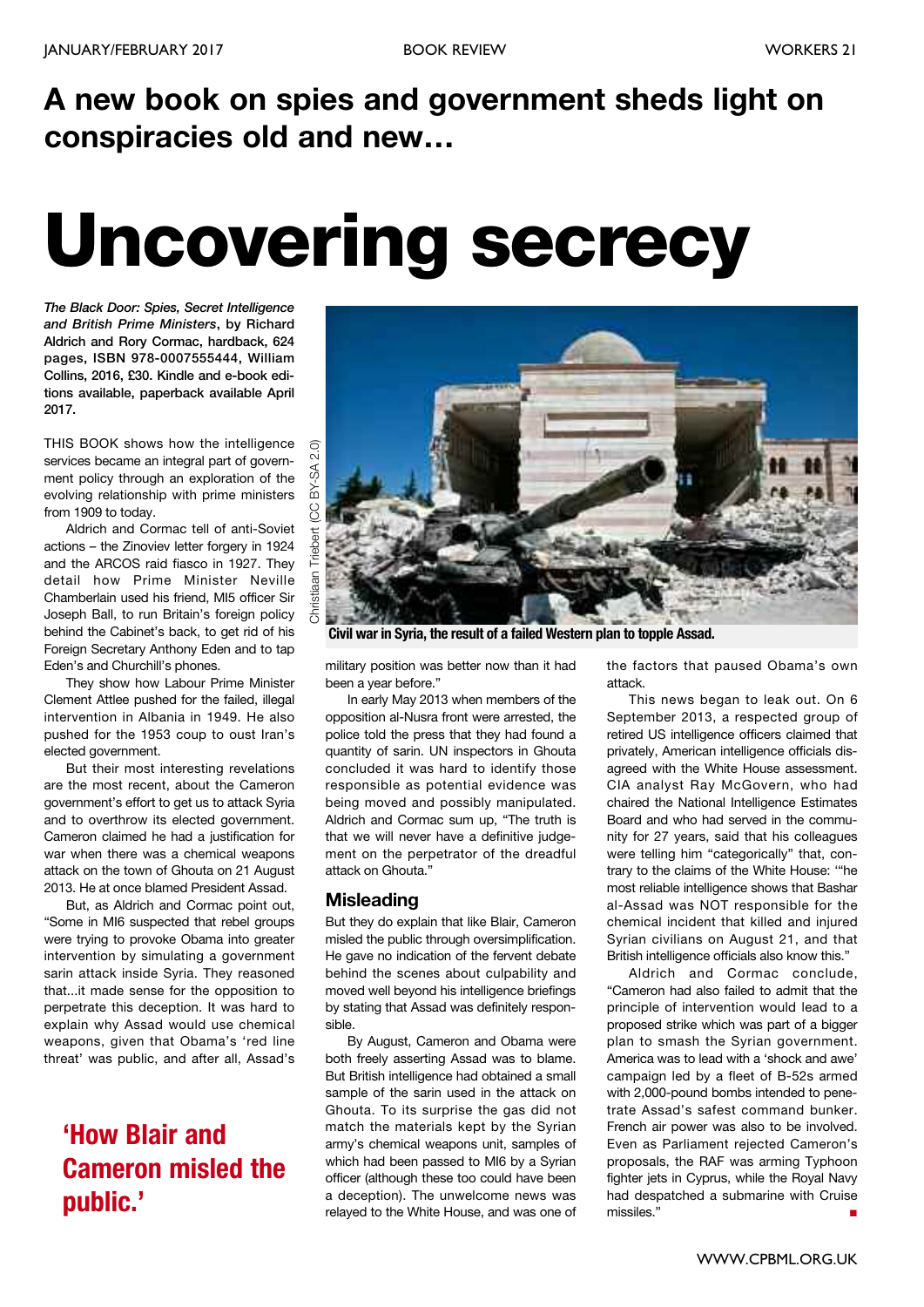# **The world only began to understand Castro after his spee Assembly 21 months after the Cuban Revolution, which he**

# **1960: Fidel Castro at the**

THE WORLD of 1960 was used to Latin American "revolutions" that were either reversed by the United States or simply failed. After his speech, that same world knew that Fidel Castro was aware of this, especially after the fate of the Guatemalan Government of Jacobo Arbenz, overthrown by a CIA-organised coup in 1954. Arbenz's crime in the eyes of the US was to introduce land reforms to give many of the peasants ownership of the land they worked.

The Cuban Revolution itself had already embarked on similar land reform, nationalising the land and giving the plantations to those that worked them. In doing so, Cuba reaped the wrath of US capitalists such as the United Fruit Company and sugar plantation owners. Cuba had also embarked on a programme of free universal education and health, considered anathema by the US.

#### **Barred**

Castro's speech, given on 26 September 1960, started by expressing the hope that other nations' UN delegations had not been treated like the Cuban delegation in New York. They had apparently been evicted from one hotel and barred from all the other hotels in Manhattan. They eventually found the only hotel willing to accommodate them in Harlem, a home of New York's black population. Fidel and his delegation were well aware of the history of the descendants of African slaves, because Cuba's history was all about slavery. His delegation was treated with respect by his new hosts.

Perhaps the most significant part of his speech was when he described how the Cuban people had fought for their independence from Spain for 30 years, only to have it snatched from them by the US at the final moment. He told the General Assembly that when the Spanish were on the verge of defeat in 1901, US troops entered Cuba to secure the victory for themselves. The US refused to leave the country until Cuba

# **"Do away with the philosophy of plunder."**



**Fidel Castro, centre right, at the UN General Assembly, New York, September 1960.**

agreed to insert certain clauses into its new constitution.

These clauses, stipulated by an Act of the US Congress that became known as the Platt Amendment, were forcibly incorporated into the laws of Cuba – seven clauses altogether which banned it from making treaties with other countries, controlled the Cuban budget deficit, forced it to sanitise cities and ports to prevent diseases from spreading to the US, gave the US the right to intervene in Cuba to protect property, and forced it to lease Guantanamo Bay to the US as a naval base.

### **US colony**

There was an extra clause making the seven clauses permanent, but the main infringements of Cuban sovereignty were the right of the US to interfere in Cuba's economy, the right of the US to intervene in Cuba militarily and the right to permanently lease a naval base. Castro told the General Assembly that these clauses effectively made Cuba a US colony in the same way as other former Spanish colonies like Puerto Rico and the Philippines. The US, he went on to explain, then acquired all of the best Cuban agricultural land for US companies, concessions of natural resources and mines, concessions of public utilities for exploitation purposes and commercial concessions of various types.

Castro told the UN delegates that the Cuban people had to fight for a further seven years, from 1952 to 1959 to achieve their independence, fighting against the USbacked dictator Batista. And what did the revolution find when it came to power? Mass unemployment and high illiteracy, as well as an appalling lack of education and health care. Most homes had no electricity and farmers paid extortionate rents to landowners. The country's reserves of \$500 billion had been reduced to \$70 billion overnight. He described how it was necessary to nationalise the electricity generating industry and telecommunications, which were owned by US corporate monopolies.

Castro then addressed problems around the world. He gave a clear Marxist-Leninist analysis, siding with the working class against monopoly capitalism. He backed the liberation movement in Algeria, saying Algeria will never be part of France. He backed liberation movements across Africa, Asia and Latin America. He condemned capitalism, imperialism and the threat to war they posed. He went on: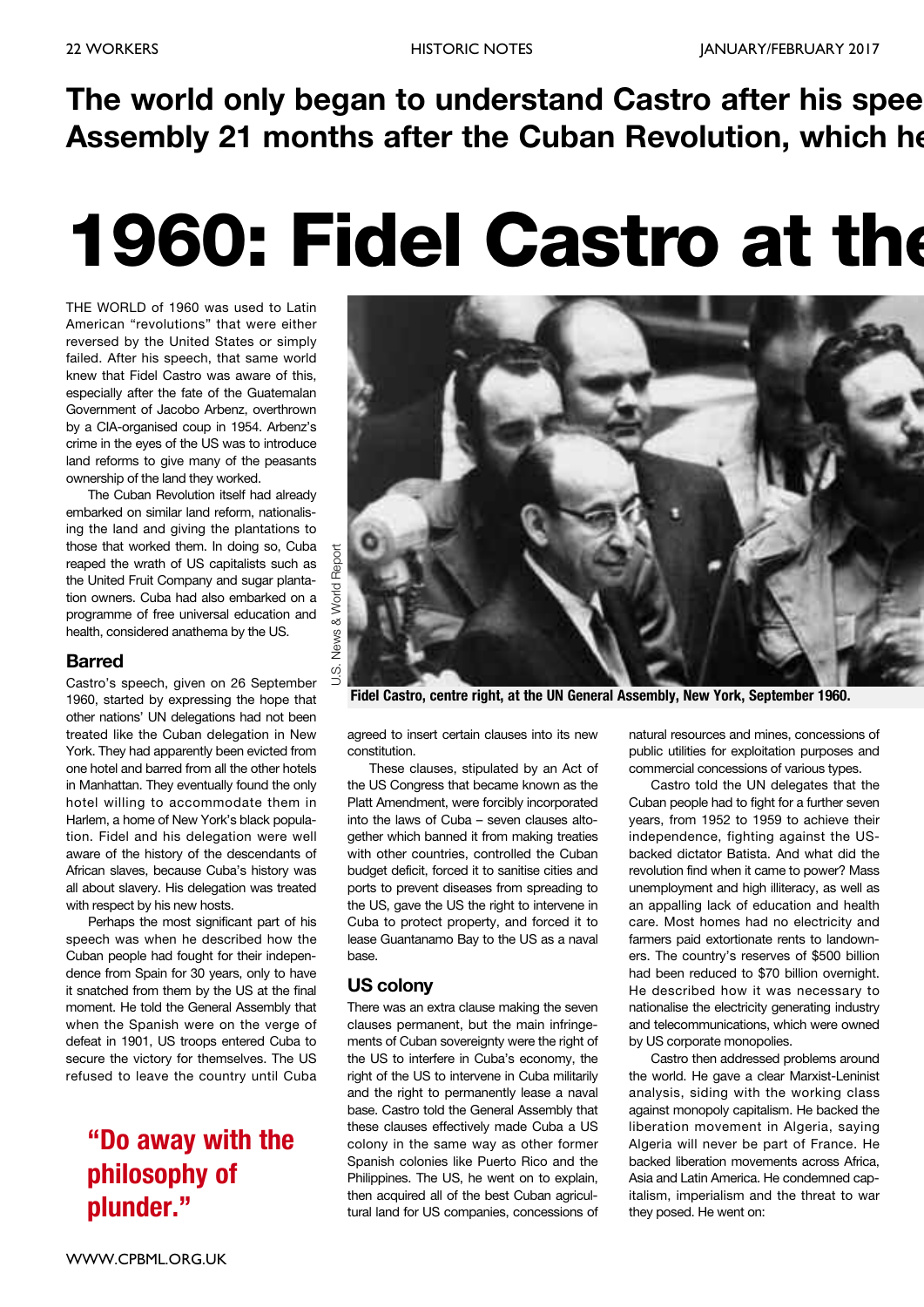# **ch to the UN General e led to victory…**

# **e UN**



"Do away with the philosophy of plunder and you will have done away forever with the philosophy of war. Do away with colonies, wipe out the exploitation of countries by monopolies and mankind will have reached a true era of progress."

### **Condemnation**

He condemned the behaviour of the US government across Latin America, for commercial concessions won at the point of a gun. He demanded the Peoples Republic of China be represented in the United Nations.

His speech made it abundantly clear to Cuba's neighbour to the north, the US, that the Cuban Revolution would not be going the way of Jacobo Arbenz's in Guatemala. In fact, the applause he received for his speech suggested to the US that he might enjoy widespread support around the world.

The US retaliated a few weeks later with an economic embargo that lasted for 55 years until it was partly lifted in 2015. And in April 1961 the US launched the failed Bay of Pigs invasion. But the Cuban Revolution and Fidel endured. He went on Cuban TV in December 1961 to tell the Cuban people that he was a Marxist-Leninist, and would be until the day he died. **■**

# **Worried about the future of Britain? Join the CPBML.**

# Worried about the future of<br>Britain? Join the CPBML.<br> **NO ADVANCE**<br>
WITHOUT *WITHOUT MARXISM*

**Britain has entered a new epoch, with all the opportunities and dangers that implies for our British working class. Internationally, the working class suffers from real and threatened war. At the end of 2015 this Party, the Communist Party of Britain Marxist Leninist, held its 17th Congress to consider these challenges. The published Congress documents are at www.cpbml.org.uk. The tasks facing the working class and Party are:**

**Develop an industrial strategy** for the rebuilding of Britain's industrial manufacturing base and public services to provide for the needs of the working class.

**Rebuild Britain's trade unions** to embrace all industry and workplaces. The trade unions to become a true class force not an appendage to the Labour Party or business trade unionism. Reassert the need to fight for pay.

**Preserve national class unity** in the face of the European Union and internal separatists working on their behalf. Assert workers' nationalism to ensure workers' control and unity. Resist the free flow of capital and the free movement of labour.

**Oppose the EU and NATO (USA) militarisation** of Britain and Europe and the drive towards war on a global scale. Identify and promote all forces and countries for peace against the USA drive for world domination by economic aggression, war and intervention. Promote mutual respect and economic ties between sovereign nations on the principles of non-interference and independence.

**Disseminate Marxist theory and practice** within the working class and wider labour movement. There is no advance without Marxism. Develop again our heritage of thinking to advance our practice in the workplace.

**Re-assert that there are only two classes in Britain** – those who exploit the labour of others (the capitalist class) and those who are exploited (the working class). Recruit to and build the party of the working class, the Communist Party of Britain Marxist Leninist.

### **Interested in these ideas?**

• Go along to meetings in your part of the country, or join in study to help push forward the thinking of our class. Get in touch to find out how to take part.

- Send an A5 sae to the address below for a list of publications, or email us.
- Subscribe to *Workers*, our bimonthly magazine, either online at cpbml.org.uk or by sending £12 for a year's issues (cheques payable to Workers) to the address below.
- Sign up for our free email newsletter see the form at www.cpbml.org.uk
- Follow us on Twitter.

### **CPBML**

78 Seymour Avenue, London N17 9EB

**email** info@cpbml.org.uk **twitter** @cpbml **www.cpbml.org.uk phone** 020 8801 9543